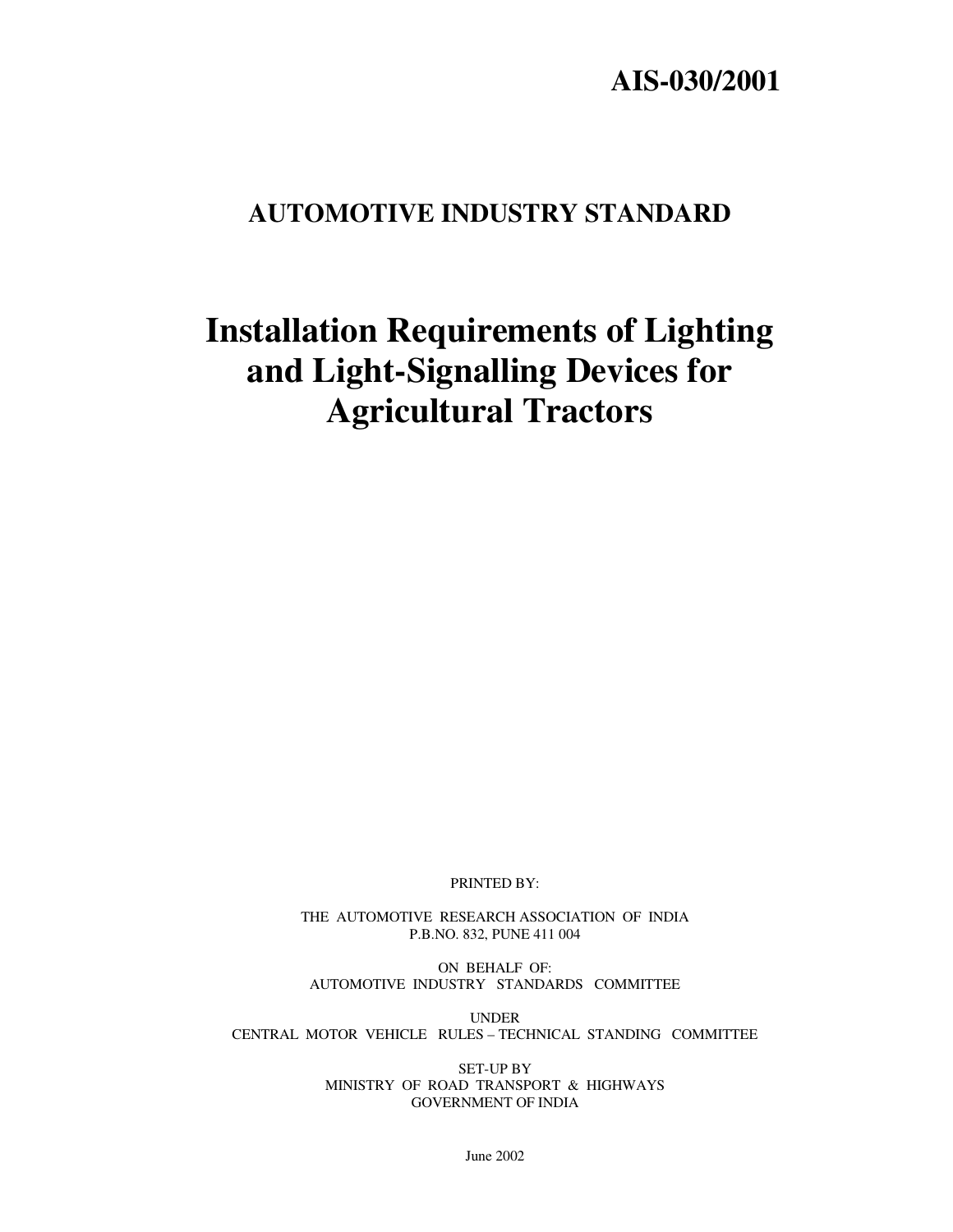#### **AIS-030/2001**

| Sr.<br>No. | Corr-<br>igenda. | Amendment | <b>Revision</b> | <b>Date</b> | <b>Remark</b> | Misc. |
|------------|------------------|-----------|-----------------|-------------|---------------|-------|
|            |                  |           |                 |             |               |       |
|            |                  |           |                 |             |               |       |
|            |                  |           |                 |             |               |       |
|            |                  |           |                 |             |               |       |
|            |                  |           |                 |             |               |       |
|            |                  |           |                 |             |               |       |
|            |                  |           |                 |             |               |       |

# Status Chart of Standard to be used by the Purchaser for Updating the Record

**General Remarks:**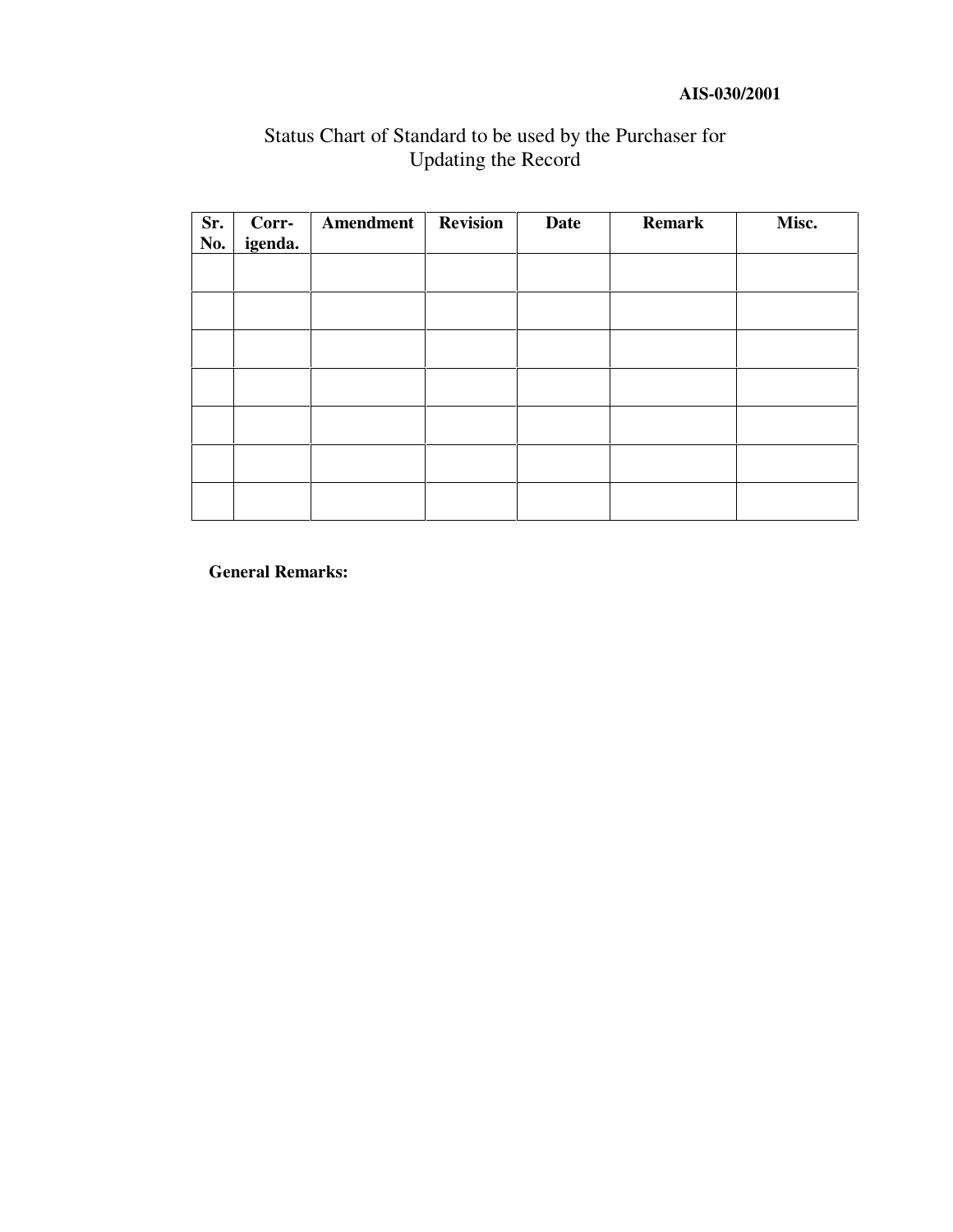#### **INTRODUCTION**

The Government of India felt the need for a permanent agency to expedite the publication of standards and development of test facilities in parallel when the work on the preparation of the standards is going on, as the development of improved safety critical parts can be undertaken only after the publication of the standard and commissioning of test facilities. To this end, the Ministry of Surface Transport (MOST) has constituted a permanent Automotive Industry Standard Committee (AISC) vide order No.RT-11028/11/97-MVL dated September 15, 1997. The standards prepared by AISC will be approved by the permanent CMVR Technical Standing Committee (CTSC). After approval, the Automotive Research Association of India, (ARAI), Pune, being the Secretariat of the AIS Committee, has published this standard. For better dissemination of this information ARAI may publish this document on their Web site.

Installation of lighting and light- signalling devices for Agricultural Tractor is a safety requirement. This standard prescribes the requirements of such installation.

Considerable assistance has been taken from the following ECE regulation in preparing this standard:

ECE Regulation No. 86 - August /1999

The Committee responsible for preparing this standard is given in Annexure: A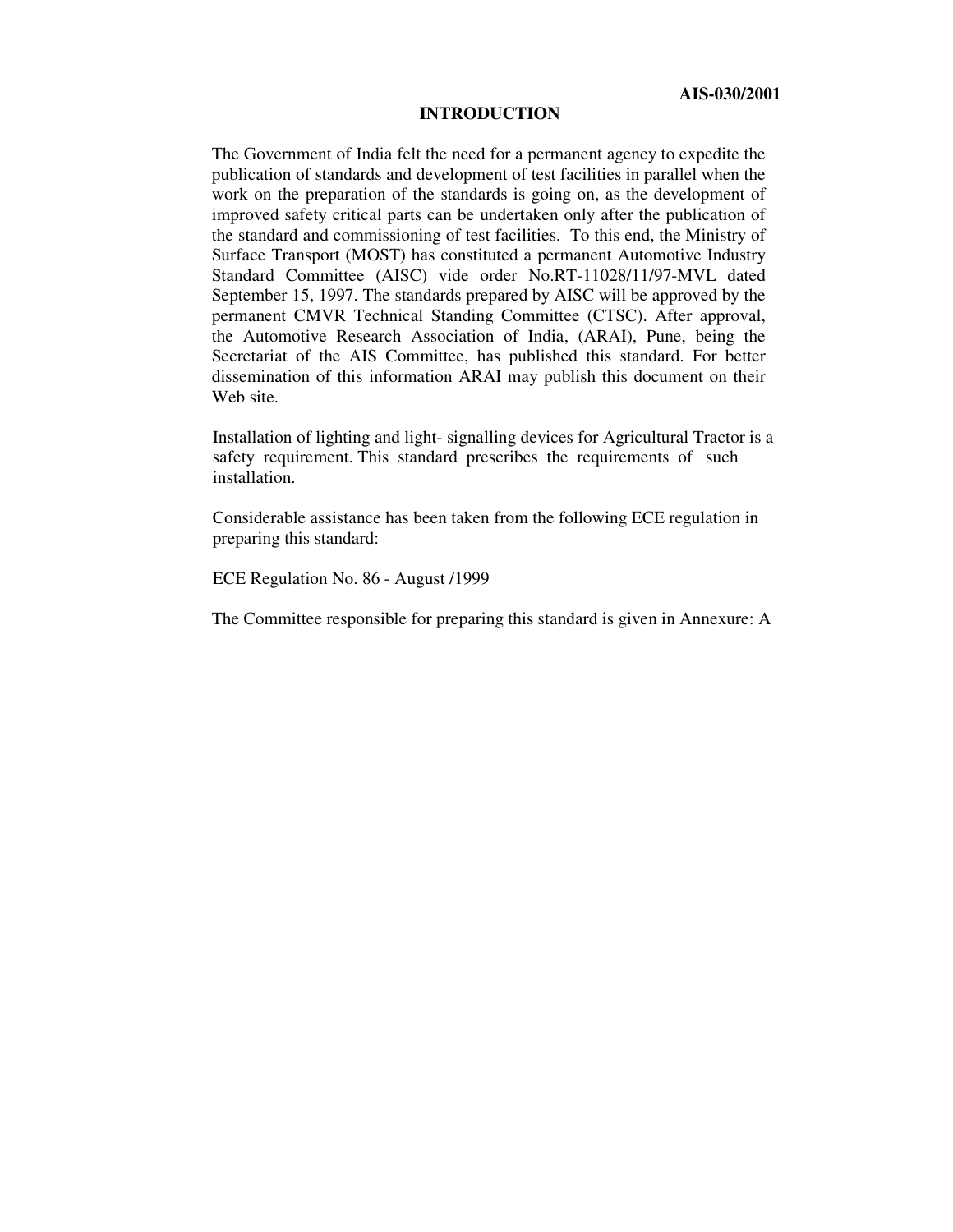# **Installation Requirements of Lighting and Light - Signalling Devices for Agricultural Tractors**

#### **1.0 SCOPE**

This standard lays down installation requirements of lighting and lightsignalling devices for agricultural tractors

#### **2.0 REFERENCE**

The following standards are necessary adjuncts to this standard.

AIS – 007 Information on Technical Specifications to be submitted by the Manufacturer

AIS – 008: Installation requirement of Lighting and Light-signalling Devices for Motor Vehicle having more than Three wheels, Trailer and Semi- Trailer excluding Agricultural Tractor and Special Purpose Vehicle.

AIS - 012: - Performance requirements of Lighting and Light-Signalling Devices for Motor Vehicle having more than Three Wheels, Trailer and Semi- Trailer, Agricultural Tractor excluding Special Purpose Vehicle.

- **3.0** Considerable assistance has been taken from ECE Regulation 86 August 1999.
- **4.0 Definitions:** The definitions given in AIS 008 shall apply to this standard also for terms other than those defined below.
- **4.1 Agricultural Tractor:** means any mechanically propelled four-wheeled vehicle designed to work with suitable implements for various field operations and / or trailers to transport agricultural material. Agricultural tractor is a non-transport vehicle. Agricultural tractor here in afterwards called as tractor.
- **4.2** Tractor type with regard to the installation of lighting and light-signalling devices means tractors which do not differ in such essential respects as:
- 4.2.1 The dimensions and exterior shape of the tractor.
- 4.2.2 The number and positioning of the devices.
- 4.2.3.1 Following are likewise considered not to be tractors of a different type: tractors which differ within the meaning of paragraphs 4.2.1and 4.2.2 above, but not in such a way as to entail a change in the type, number, positioning and geometric visibility of the lamps prescribed for the tractor type in question.
- 4.2.3.2 Tractors on which optional lamps are fitted or are absent.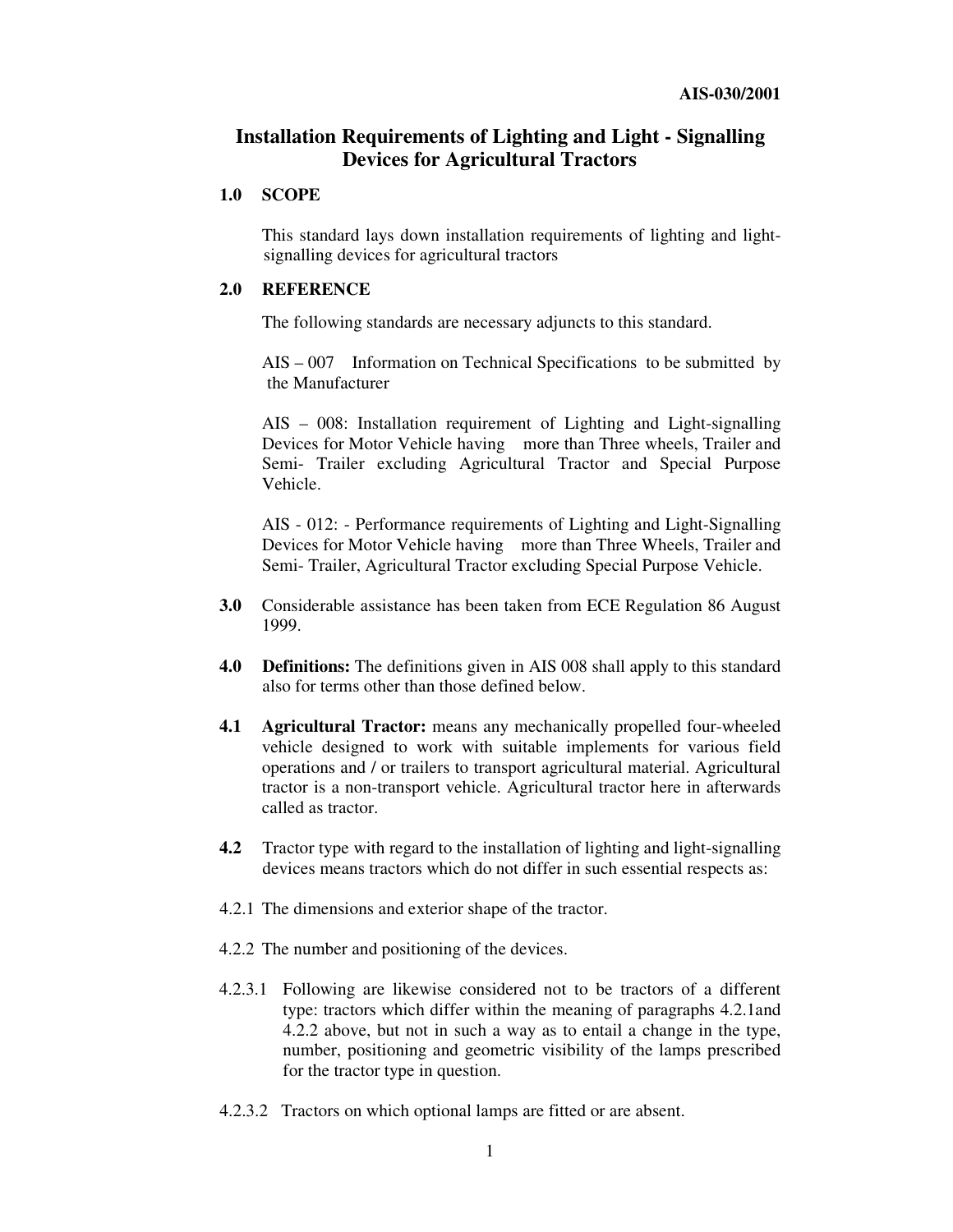- **4.3 Unladen mass of Tractor:** mans the mass of the tractor in running order, that is excluding optional accessories but including coolant, oil, fuel, tools and driver.
- **4.4 Laden Tractor (Ballasted Tractor):** means the tractor loaded to its technically permissible maximum mass, as stated by the manufacturer, who shall also fix the distribution of this weight between the axles.
- **4.5 Lamps of variable position :** means lamps installed on the tractor, which can move in relation to the tractor, without being detached.
- **4.6 Work Lamp (Plough lamp):** means a device for illuminating a working area or process.

#### **5.0 GENERAL REQUIREMENTS**

- 5.1 Only those lighting and light-signalling devices which are referred in 6.0 of this standard shall be permitted to be installed on tractor.
	- **Note:** Additional lamps as permitted in relevant rules e.g. CMVR are however allowed.
- 5.2 The lighting and light-signalling devices shall be so fitted that under normal conditions of use and not withstanding any vibration to which they may be subjected to, they retain the characteristics laid down in this standard and enable the tractor to comply with the requirements of this standard. In particular, it shall not be possible for the adjustment of the lamps to be inadvertently disturbed.
- 5.2.1 Tractors shall be equipped with electrical connection to enable a detachable light-signalling system to be used. In particular, tractor shall be fitted with the permanently connected socket outlet specified in IS:13460-1992, IS:13461-1992 and IS: 14683 – 1999.
- 5.2.2 The illuminating lamp like dipped beam head lamps and main beam head lamps and front fog lamp, if fitted, shall be so installed that correct adjustment of their orientation can easily be carried out.
- 5.3 For all lighting and light-signalling devices, including those mounted on the side panels / fenders / mud guards, the reference axis of the lamp when fitted to the tractor shall be parallel to the bearing plane of the tractors on the road; in addition it shall be perpendicular to the median longitudinal plane of the tractor in the case of side retro reflector and side marker lamps and parallel to that plane in the case of all other signalling devices. In each direction a tolerance of  $\pm$  3° shall be allowed. In addition, any specific instructions as regards fitting laid down by the manufacturer shall be complied with.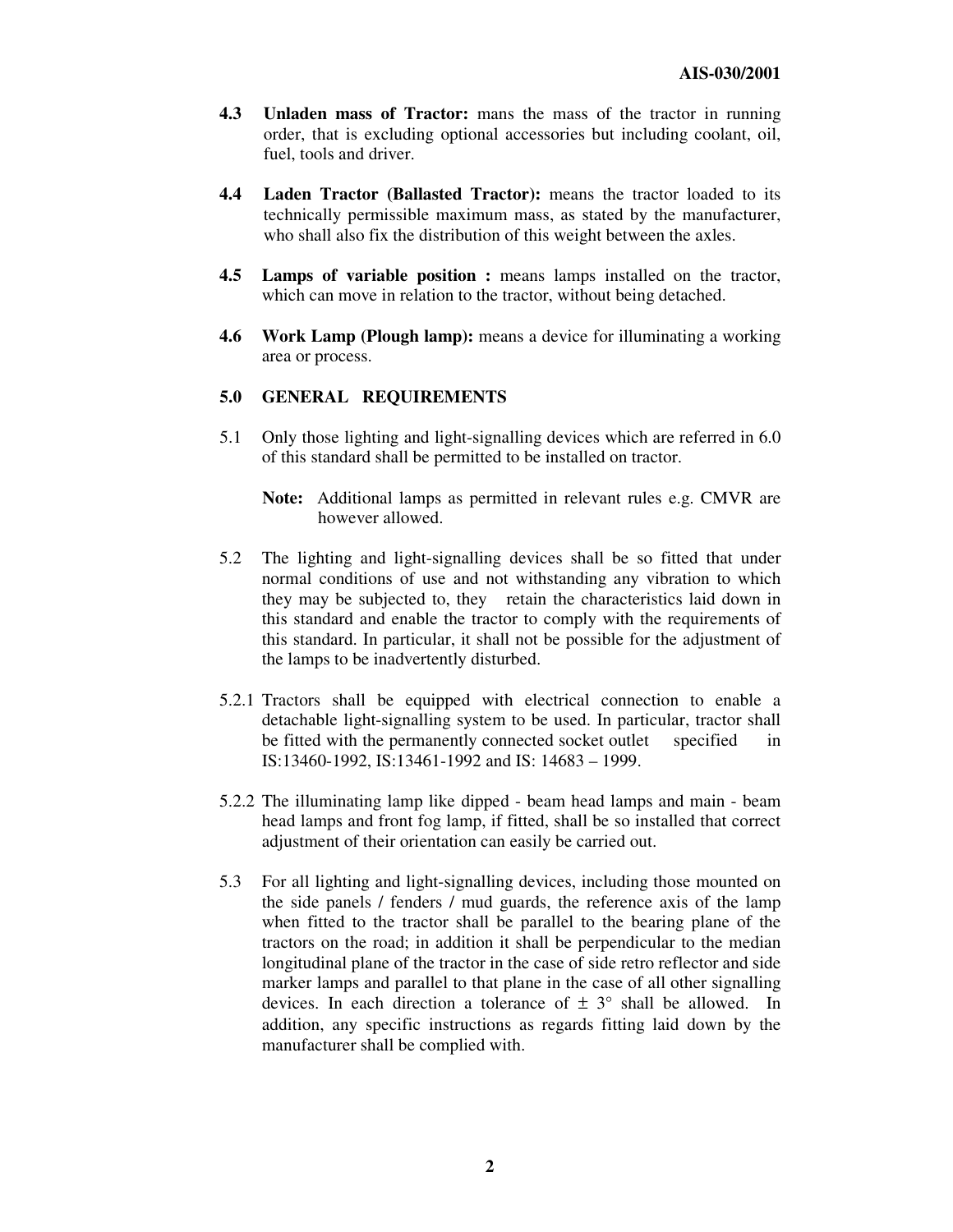- 5.4 In the absence of specific requirements, the height and alignment of the lamps shall be checked with the unladen tractor adjusted to the tyre pressure and standard wheel track settings as recommended by the tractor manufacturer for road/transport applications, placed on a flat, horizontal surface.
- 5.5 In the absence of specific requirements, lamps constituting a pair shall:
- 5.5.1 Be fitted to the tractor symmetrically in relation to the median longitudinal plane, (this estimate to be based on the exterior geometrical form of the lamp and not on the edge of its illuminating surface referred to 4.8 of AIS 008).
- 5.5.2 Be symmetrical to one another in relation to the median longitudinal plane; this requirement is not valid with regard to the interior structure of the lamp.
- 5.5.3 Satisfy the same colorimetric characteristics. (Component type approval value).
- 5.5.4 Have substantially identical photometric characteristics (Component type approval value).
- **5.6** On tractors whose external shape is asymmetrical, the above requirements shall be satisfied as far as possible.
- **5.7** Lamps having different functions may be independent or grouped, combined or reciprocally incorporated in one device, provided that each such lamp complies with the requirements applicable to it.
- **5.8** The maximum height shall be measured from the highest point and the minimum height from the lowest point of the apparent surface in the direction of reference axis. In the case of dipped-beam head lamps, the minimum height in relation to the ground is measured from the lowest edge of the reflector.
- 5.8.1 The position, as regards width, shall be determined from the edge of the apparent surface in the direction of reference axis which is the farthest from the median longitudinal plane of the tractor when referred to the overall width, and from the inner edges of the apparent surface when referred to the distance between the lamps.
- **5.9** In the absence of specific requirements no lamps other than direction indicator lamps and the hazard warning signal lamp shall emit a flashing light.
- **5.10** No red light, which could give rise to confusion, shall be emitted from a lamp in a forward direction and no white light, which could give rise to confusion, shall be emitted from a lamp in a rearward direction, other than from a reversing lamp, work lamp and a rear registration plate lamp. While considering this requirement, no account shall be taken of lighting devices fitted in the interior (such as cabin or canopy) of the tractor. In case of doubt, this requirement shall be verified as follows.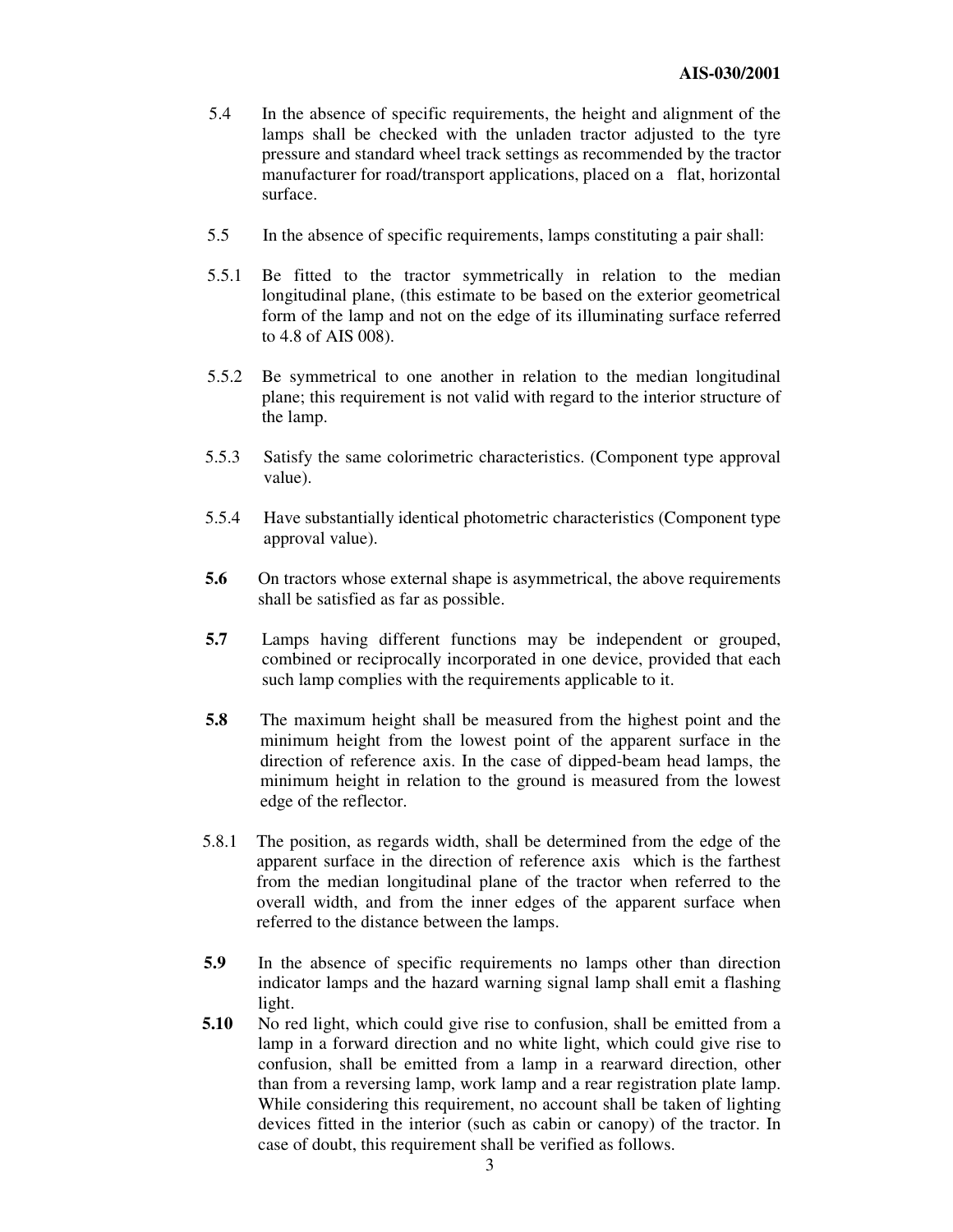- 5.10.1 For the visibility of red light towards the front: There shall be no direct visibility of the light emitting surface of a red lamp if viewed by an observer moving within zone l in a transverse plane situated 25 m in front of the tractor (see fig. 1).
- 5.10.2 For the visibility of white light towards the rear: There shall be no direct visibility of the light emitting surface of a white lamp if viewed by an observer moving within zone 2 in a transverse plane situated 25m behind the tractor (see fig. 2).
- 5.10.3 Zones 1 and 2, as seen by the observer, are limited in their respective planes as follows:
- 5.10.3.1 As regards height, by two horizontal planes which are 1m and 2.2m respectively above the ground.
- 5.10.3.2 As regards width, by two vertical planes which make an angle of 15° towards the front and rear respectively and outside the tractor, by reference to the median plane of the tractor, passing through the point (or points) of contacts of vertical planes which are parallel to the median longitudinal plane of the tractor, and limiting the overall width of the tractor. If there are several points of contact, the one which is farthest forward shall correspond to the front plane and the one farthest rearward shall correspond the rear plane.
- **5.11** The electrical connections shall be such that the front and rear position lamps, the end outline marker lamps, the side marker lamps, if they exist, and the rear registration plate lamp wherever fitted can only be switched ON and OFF simultaneously. This requirement shall not apply when using front and rear position lamps, as well as side marker lamps combined or reciprocally incorporated with said lamps, as parking lamps.
- **5.12** The electrical connections shall be such that main beam and dipped beam head lamps and the front fog lamps can not be switched ON unless the lamps referred to in clause 5.11 above are also switched ON. This requirement shall not apply, however, to main - beam or dipped beam head lamps when their luminous warning consist of the intermittent lighting up at short interval of the main-beam head lamp or the intermittent lighting up at short intervals of the dipped - beam headlamps or the alternate lighting up at short intervals of the main beam and dipped-beam headlamps.
- **5.13** The function of circuit closed tell tales may be fulfilled by operational tell tales.

# **5.14 Lamps of variable position**

5.14.1 The position of the direction indicator lamps, the front and rear position lamps and the stop lamps may vary, provided that: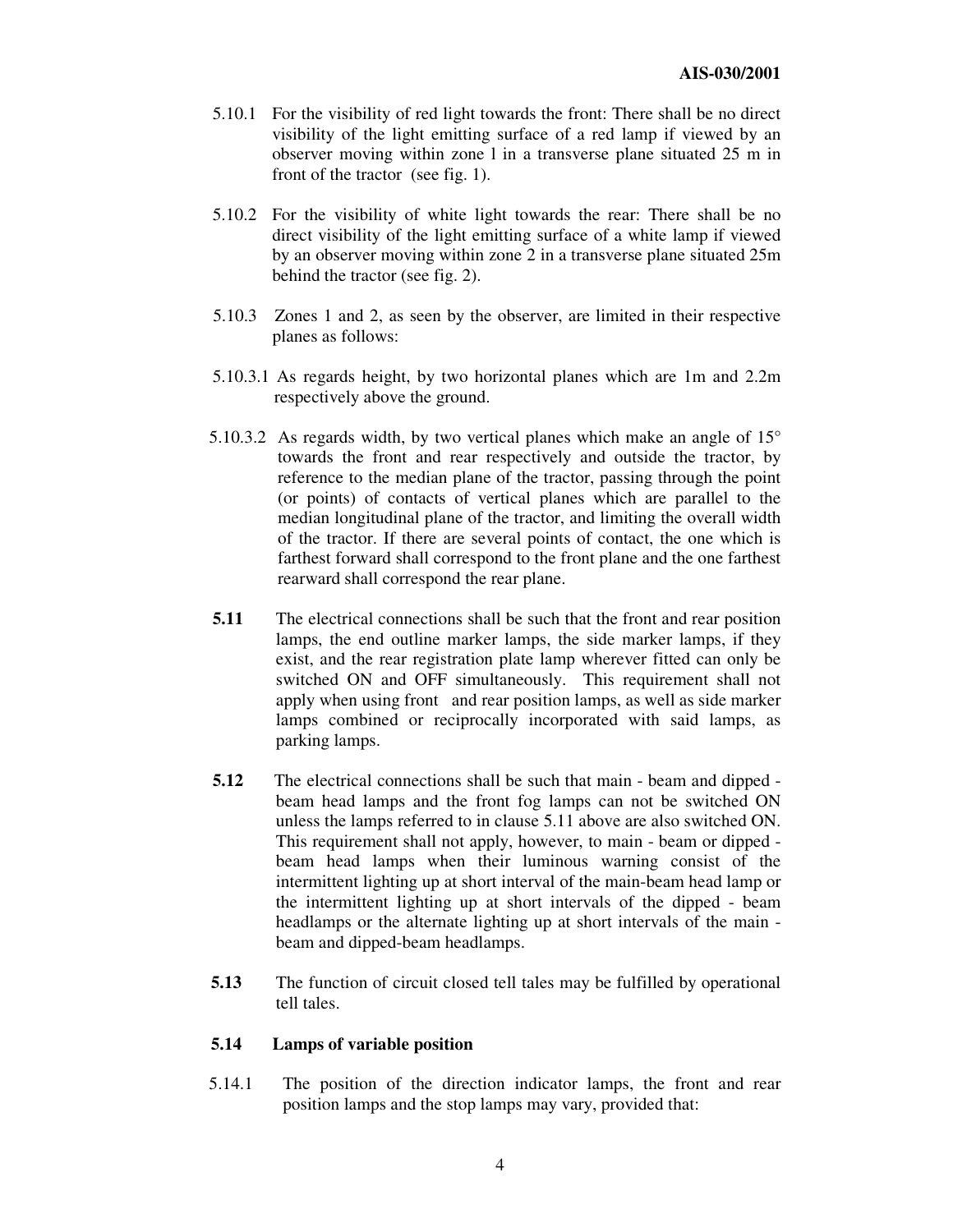- 5.14.2 These lamps remain attached to the tractor when their position is altered.
- 5.14.3 These lamps shall be capable of being locked in the position required by traffic conditions. Locking shall be automatic.

#### **5.15 The colours of the light emitted by the lamps shall be the following:**

| Main-beam headlamp         |                      | white                                  |
|----------------------------|----------------------|----------------------------------------|
| Dipped-beam headlamp       |                      | white                                  |
| Front fog lamp             |                      | white or yellow                        |
| Reversing lamp             |                      | white                                  |
| Direction-indicator lamp   |                      | amber                                  |
| Hazard warning signal      |                      | amber                                  |
| Stop lamp                  |                      | red                                    |
| Rear registration plate    |                      | white                                  |
| illumination lamp          |                      |                                        |
| Front position lamp        |                      | white                                  |
| Rear position lamp         |                      | red                                    |
| Rear fog lamp              |                      | red                                    |
| Parking lamp               |                      | white in front, red at the rear, amber |
|                            |                      | if reciprocally incorporated in the    |
|                            |                      | direction-indicator lamps.             |
| End-outline marker lamp    | $\ddot{\phantom{a}}$ | white in front, red at the rear        |
| Rear retro-reflector, non- |                      | red                                    |
| triangular                 |                      |                                        |
| Side retro-reflector, non- | $\ddot{\phantom{0}}$ | amber,                                 |
| triangular                 |                      |                                        |
| Work lamp (plough lamp)    |                      | white                                  |
| Rear warning triangle      |                      | Red retro-reflective border and        |
| (slow moving emblem)       |                      | fluorescent orange equilateral         |
|                            |                      | triangle.                              |

#### **6.0 INDIVIDUAL SPECIFICATIONS**

# **6.1. Main-beam Headlamp:**

- **6.1.1** Presence: Optional
- **6.1.2** Number: Two or four.
- **6.1.3** Arrangement: No special requirement.
- **6.1.4** Position:
- 6.1.4.1 In width: outer edge of the apparent surface in the direction of reference axis shall not be closer to the extreme outer edge of the tractor than dipped -beam head lamp.
- 6.1.4.2 In height: Not less than 450mm. and not more than 1600 mm above the ground.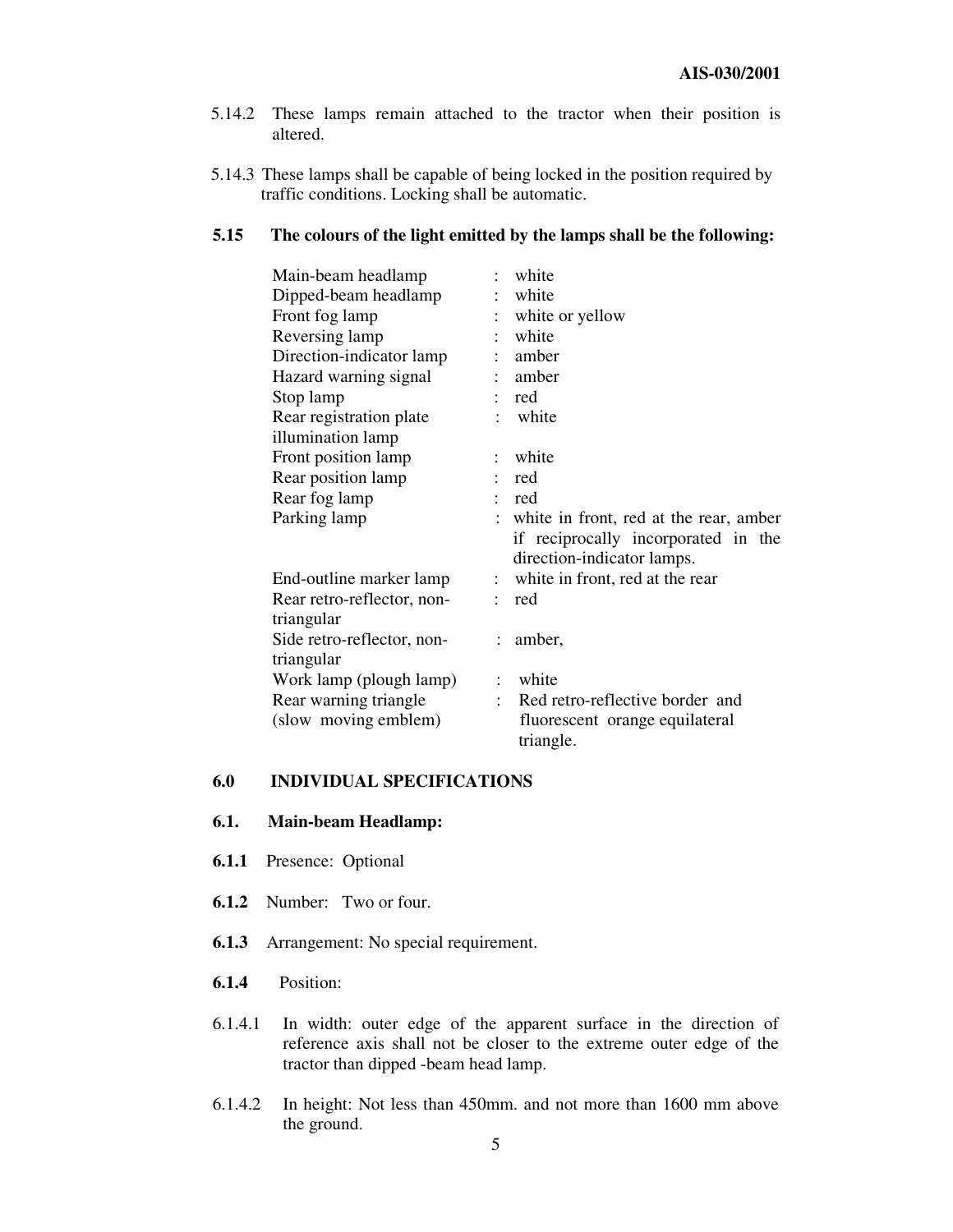- 6.1.4.3 In length: at the front of the tractor and fitted in such a way that the light emitted does not cause discomfort to the tractor driver either directly or indirectly through the rear-view mirrors and/or other reflecting surfaces of the tractor.
	- **6.1.5** Geometric Visibility**:** The visibility of the illuminating surface, including its visibility in areas which do not appear to be illuminated in the direction of observation considered, shall be ensured within a divergent space defined by generating lines based on the perimeter of the illuminating surface and forming an angle of not less than 5 degrees the axis of reference of the headlamp.
	- **6.1.6** Orientation**:** Towards the front.

Apart from the devices necessary to maintain correct adjustment, and when there are two pairs of headlamps one pair, consisting of headlamps functioning as main-beam head lamps only, may swivel, according to the angle of lock of the steering, about an approximately vertical axis.

- **6.1.7** May be grouped: With the dipped beam head lamp and the other front lamps.
- **6.1.8** May not be combined: With any other lamp.
- **6.1.9** May be reciprocally incorporated:
	- With the dipped beam head lamp, unless the main beam head lamp swivels according to the angle of lock of the steering;
	- With the front position lamp;
	- With the front fog-lamp;
	- With the parking lamps
- **6.1.10** Electrical Connections**:** The main-beam headlamps may be switched ON either simultaneously or in pairs. For changing over from the dipped to the main - beam at least one pair of main head lamps shall be switched ON. For changing over from the main - beam to the dippedbeam all main-beam headlamps shall be switched OFF simultaneously.
- 6.1.10.1The dipped beams may remain switched ON at the same time as the main - beams.
- **6.1.11** Tell-tale**:** Circuit-closed tell-tale mandatory.
- **6.1.12** Other Requirements**:**
- 6.1.12.1 The aggregate maximum intensity of the main-beam headlamps which can be switched ON simultaneously shall not exceed  $225,000$ cd. (component type approval value.) which corresponds to a reference value of 75.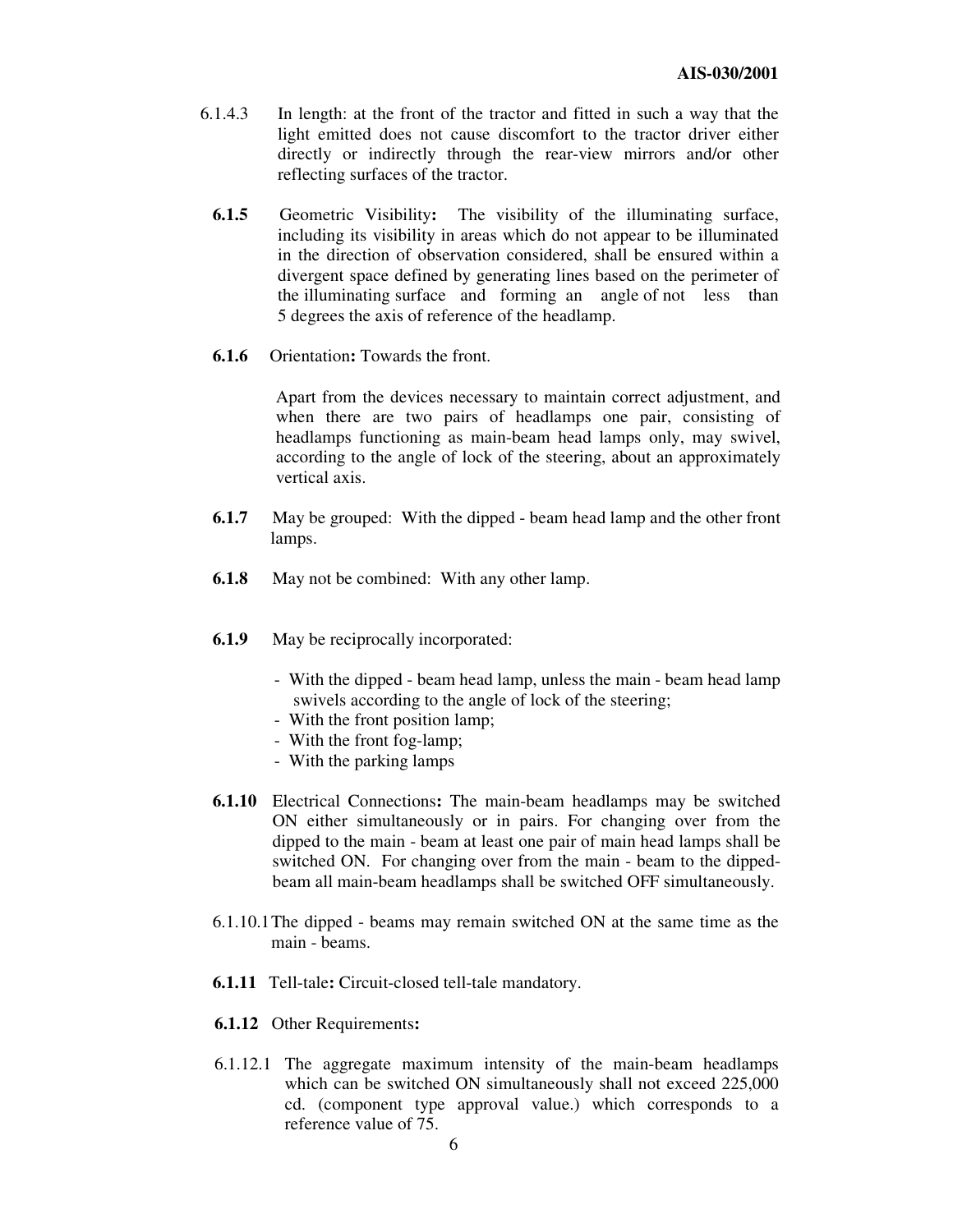6.1.12.2 The maximum intensity shall be obtained by adding together the individual reference marks, which are indicated on the headlamps. The reference marks shall be given to each of the headlamp as per AIS-012.

#### **6.2 Dipped-beam Headlamp:**

- **6.2.1** Presence**:** Mandatory.
- **6.2.2** Number**:** Two (or Four see paragraph 6.2.4.2.1).
- **6.2.3** Arrangement**:** No special requirement.
- **6.2.4** Position :
- 6.2.4.1 In width: No special requirements.
- 6.2.4.2 In height: not less than 450 mm and not more than 1,600 mm above the ground, if only two dipped head lamps fitted.
- 6.2.4.2.1 In the case of tractors equipped for the fitting of portable devices at the front, two dipped–beam lamps in addition to the lamps mentioned in 6.2.2 shall be allowed at a height not exceeding 3000 mm, if the electrical connections are such that two pairs of dipped-beam lamps can not be switched ON at the same time.
- 6.2.4.3 In length: at the front of the tractor. This requirement shall be deemed to be satisfied if the light emitted does not cause discomfort to the tractor driver either directly, or indirectly through the rear view mirrors and / or other reflecting surfaces of the tractor.
- **6.2.5** Geometric Visibility**:** Defined by angles α and β as specified in AIS-008.

 $\alpha$  = 15 degrees upwards and 10 degrees downwards.

 $β = 45$  degrees outwards and 5 degrees inwards.

Since the photometric values required for dipped-beam headlamps do not cover the full geometric field of vision, a minimum value of 1 cd in the space remaining is required for type – approval purposes. Within this field, virtually the whole of the apparent surface of the lamp must be visible. The presence of partitions or other items of equipment near the headlamp shall not give rise to secondary effects causing discomfort to other road users.

- **6.2.6** Orientation**:** Towards the front. The alignment of the dipped beam headlamps shall not vary according to the angle or lock of the steering.
- 6.2.6.1 If the height of the dipped beam head lamps is equal to or greater than 450 mm and equal to or less than 1200 mm, it shall be possible lower the dipped - beam by between 0.5 and 4%.
- 6.2.6.2 If the height of the dipped beam lamps is greater than 1200 mm but not greater than 1600 mm, the limit of 4% laid down in paragraph 6.2.6.1 shall be increased to 6%; the dipped - beam lamps referred in paragraph 6.2.4.2.1 must be aligned in such a way that, measured at 15m from the lamp, the horizontal line separating the lit zone from the unlit zone is situated at a height equivalent to only half the distance between the ground and the centre of the lamp.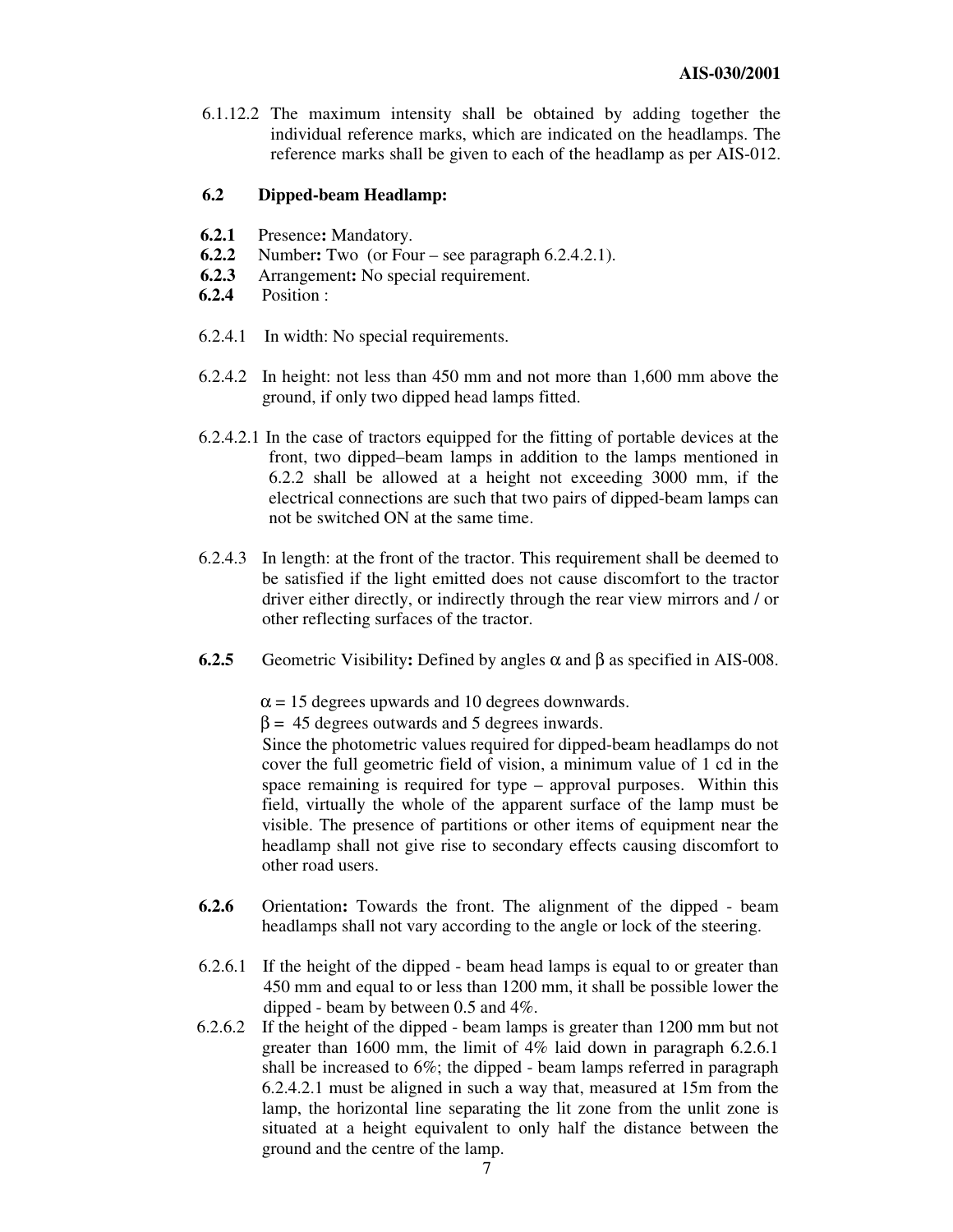- **6.2.7** May be grouped : With the main beam head lamp and the other front lamps.
- **6.2.8** May not be combined: With any other lamp.
- **6.2.9** May be reciprocally incorporated: With the main beam head lamp, unless the latter lamp swivels according to the angle of lock of the steering;

- With the other front lamps;

- **6.2.10** Electrical Connections**:** The control for changing over to the dipped beam shall switch OFF all main-beam head lamps simultaneously. The dipped-beam may remain switched ON at the same time as the mainbeam.
- **6.2.11** Circuit closed tell tale**:** Optional.
- **6.2.12** Other requirements**:** The requirements of 5.5.2 shall not apply to dippedbeam head lamps.

Dipped-beam headlamps shall not swivel according to the angle of lock of steering.

#### **6.3 Front Fog Lamp:**

- **6.3.1** Presence: Optional.
- **6.3.2** Number: Two.
- **6.3.3** Arrangement: No special requirement.
- **6.3.4** Position**:**
- 6.3.4.1 In width: that point on the apparent surface in the direction of the reference axis which is farthest from the tractor's median longitudinal plane shall not be more than 400 mm from the extreme outer edge of the tractor.
- 6.3.4.2 In height: not less than 350 mm above the ground. No point on the apparent surface in the direction of the reference axis shall be higher than the highest point on the apparent surface in the direction of the reference axis of the dipped-beam headlamp.
- 6.3.4.3 In length: at the front of the tractor. This requirement shall be deemed to be satisfied if the light emitted does not cause discomfort to the driver either directly, or indirectly through the rear-view mirrors and or other reflecting surfaces of the tractor.
- **6.3.5** Geometric Visibility: Defined by angles α and β as specified in 4.12 of AIS 008.

 $\alpha$  = 5 degrees upwards and downwards,

 $β = 45$  degrees outwards and 5 degrees inwards.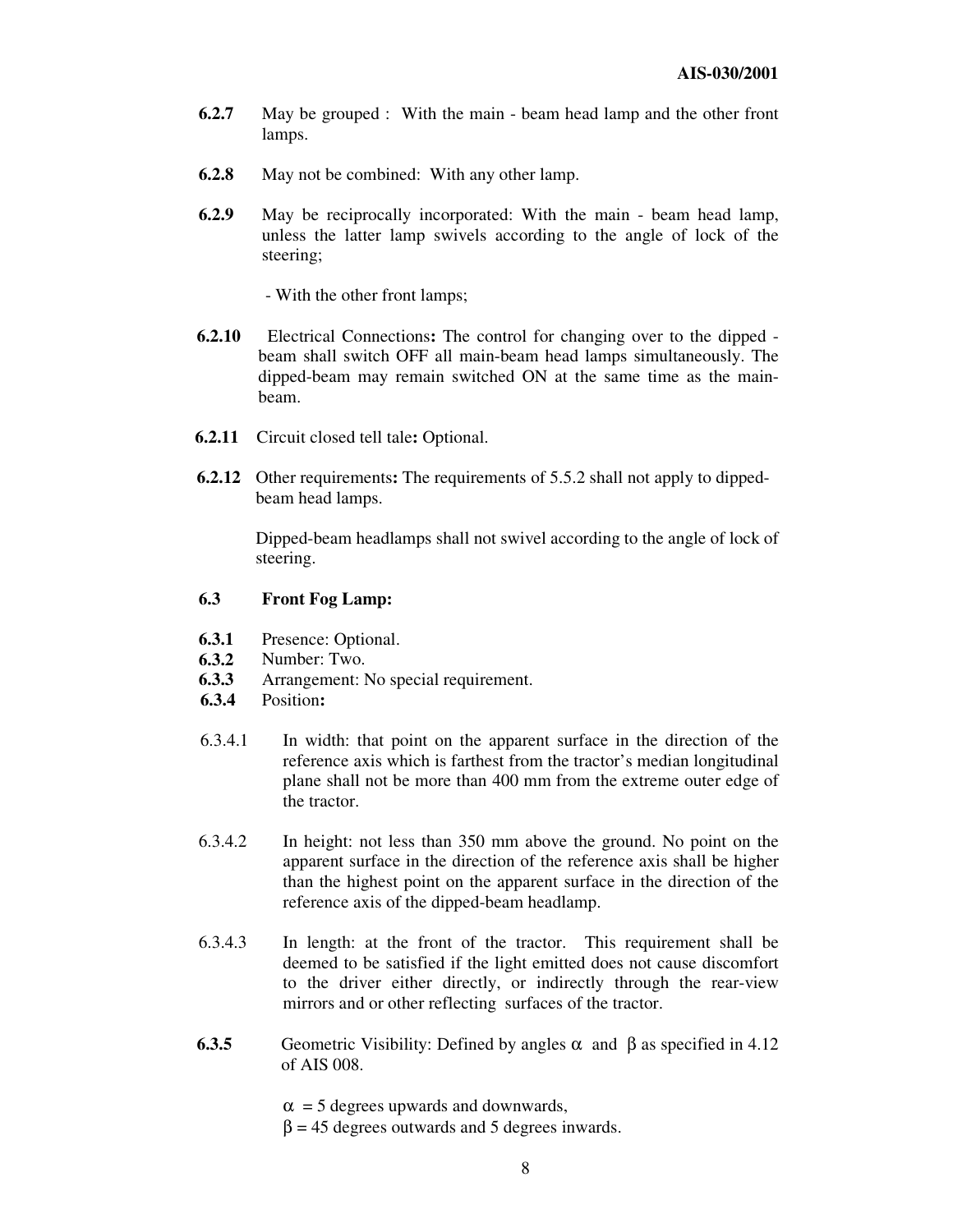**6.3.6** Orientation**:** Towards the front.

The alignment of the front fog lamps shall not vary according to the angle of lock of steering.

They shall be directed forward without causing undue dazzle or discomfort to oncoming drivers and other road users.

- **6.3.7** May be grouped: With other front lamps.
- **6.3.8** May not be combined: With other front lamps.
- **6.3.9** May be reciprocally incorporated: With the main beam head lamps which do not swivel according to the angle of lock of the steering when there are four main - beam lamps.
- **6.3.10** Electrical Connections**:** It shall be possible to switch the front fog lamps ON and OFF independently of the dipped - beam head lamps, dipped - beam head lamps or any combination of main and dipped beam head lamps.
- **6.3.11** Circuit Closed Tell-Tales**:** Optional.
- **6.3.12** Other Requirements**:** None.

#### **6.4 Reversing Lamp:**

| 6.4.1 | Presence: Optional. |  |
|-------|---------------------|--|
|-------|---------------------|--|

- **6.4.2** Number**:** One or Two.
- **6.4.3** Arrangement**:** No special requirement.
- **6.4.4** Position**:**
- 6.4.4.1 In width**:** No special requirement.
- 6.4.4.2 In height: Not less than 350 mm and not more than 2100 mm above the ground.
- 6.4.4.3 In length: at the rear of the tractor.
- **6.4.5** Geometric Visibility**:** Defined by angles α and β as specified in the AIS- 008.
	- $\alpha$  = 15 degrees upwards and 5 degrees downwards,
	- $β = 45$  degrees to right and to left if there is only one lamp, 45 degrees outwards and 30 degrees inwards if there are two.
- **6.4.6** Orientation**:** Rearwards.
- **6.4.7** May be grouped: With any other rear lamp.
- **6.4.8** May not be combined: With other lamps.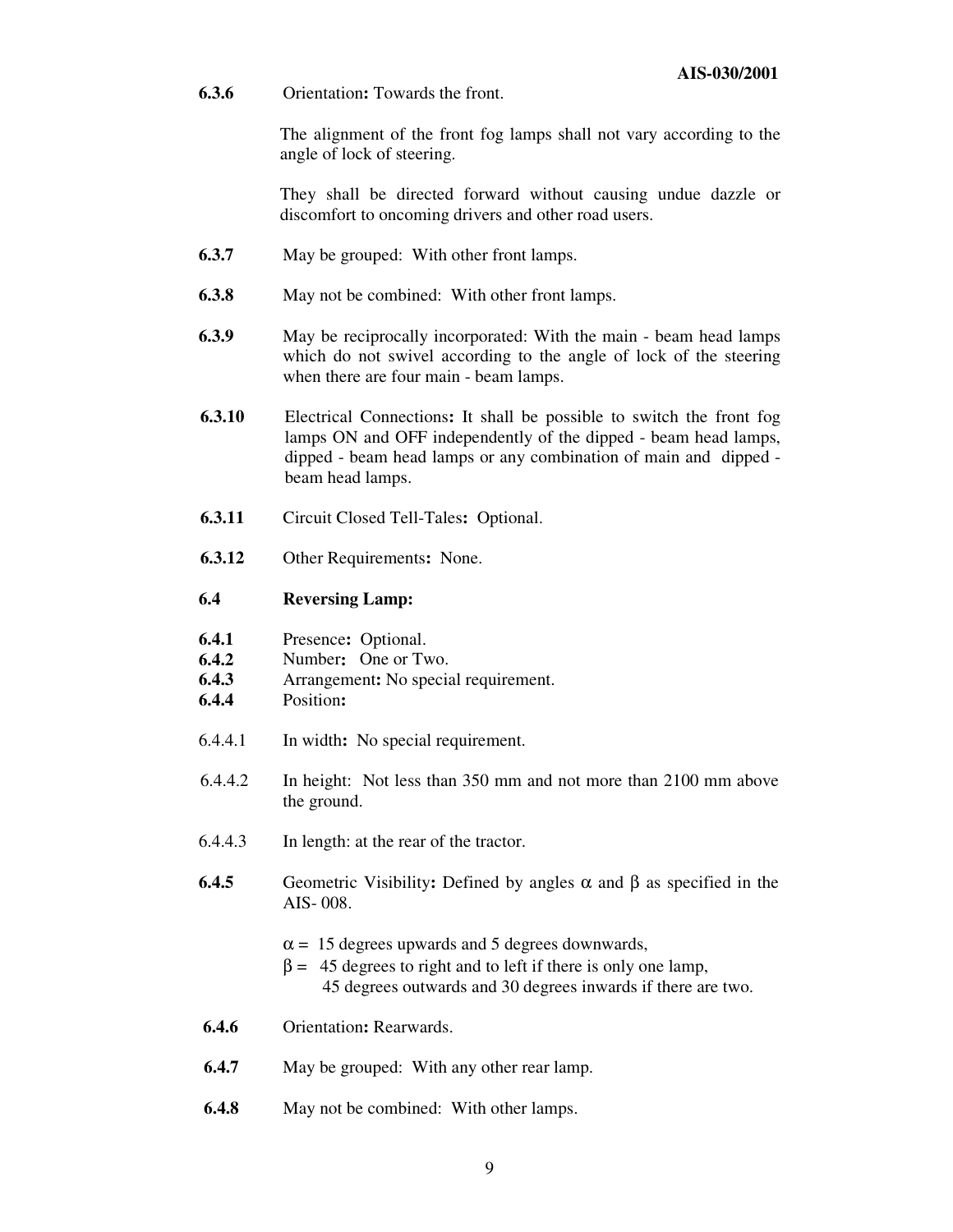- **6.4.9** May not be reciprocally incorporated: With other lamps.
- **6.4.10** Electrical connections**:** They shall be such that the lamp can light up only if the reverse gear is engaged and if the device which controls the starting and stopping of the engine is in such a position that operation of the engine is possible. It shall not light up or remain lit if either of the above conditions is not satisfied.
- **6.4.11** Tell-tale**:** Optional.
- **6.4.12** Other Requirements**:** None.

#### **6.5 Direction Indicator Lamp:**

- **6.5.1** Presence: Mandatory.<br>**6.5.2** Number: According to
- **6.5.2** Number**:** According to one of the arrangement referred below.
- **6.5.3** Arrangements (see figure 3)**:** (Component type approval values for categories, arrangement etc.)
	- A: Two front direction indicator (Category 1), Two rear direction indicator lamps (Category 2a). These lamps may be independent, grouped or combined
	- B: Two front direction indicator (Category 1), Two rear direction indicator lamps (Category 2a).Two repeating side direction indicator lamps (Category 5). The front and repeating side lamps may be independent , grouped or combined
	- C: Two front direction indicator (Category 1), Two rear direction indicator lamps (Category 2a).Two repeating side direction indicator lamps (Category 5) in certain cases as specified in Para 6.5.4.3.
	- D: Two front direction indicator (Category 1), Two rear direction indicator lamps (Category 2a).

Arrangement A shall be allowed only on tractors whose overall length does not exceed 4.6 m and in the case of which distance between outer edges of the apparent surface in the direction of reference axis is not more than 1.6 m.

Arrangements B, C and D shall apply to all tractors.

- Note: Categories mentioned above are based on photometric performance as specified in AIS 012.
- **6.5.4** Position**:**
- 6.5.4.1 In width: the edge of the apparent surface in the direction of the reference axis farthest from the median longitudinal plane of the tractor must not be more than 500 mm from the extreme outer edge of the tractor.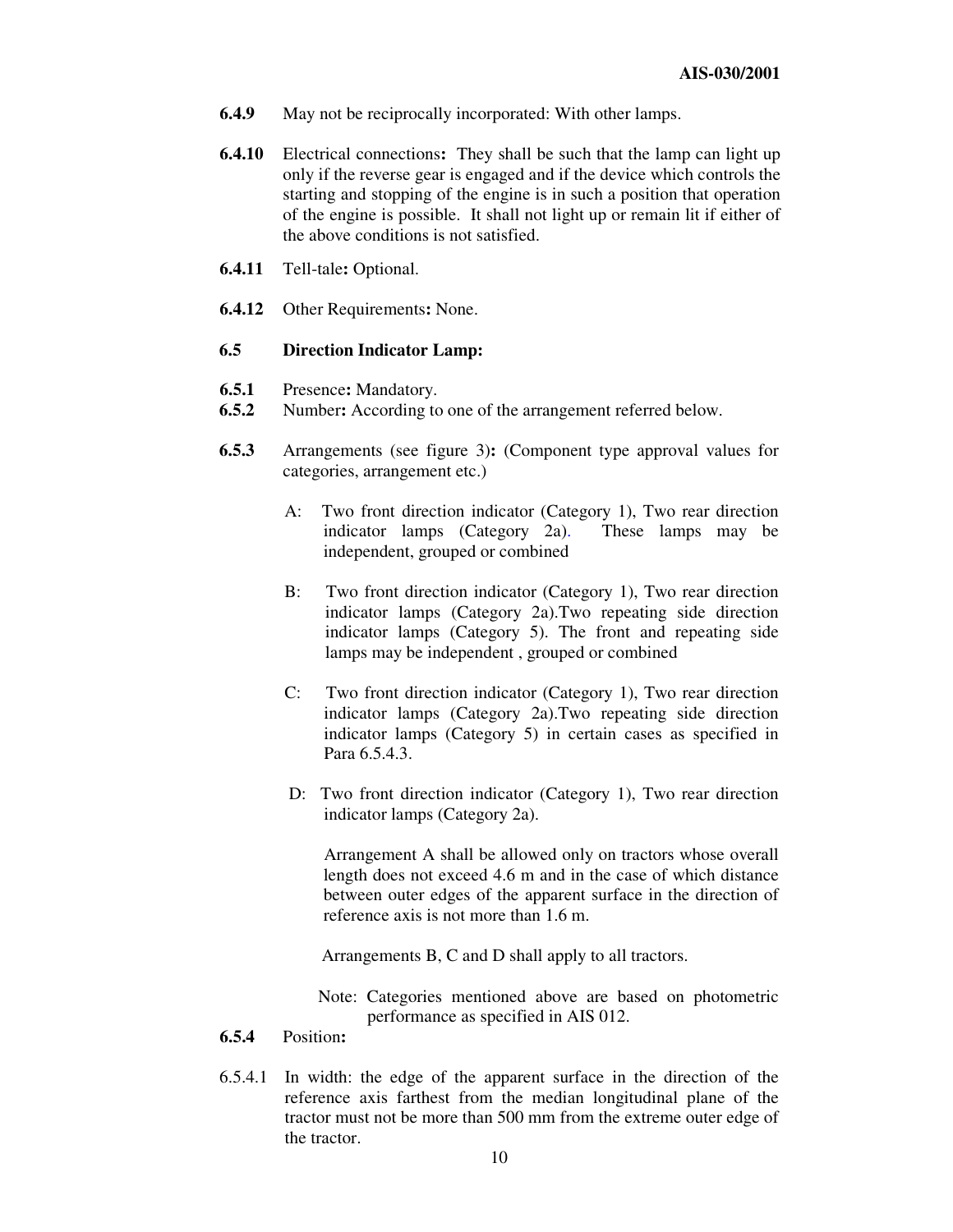The distance between the inner edges of the two apparent surfaces in the direction of the reference axes shall not be less than 500 mm.

For the front direction indicator lamps the edge of the apparent surface in the direction of reference axis shall not be less than 40mm from apparent surface in the direction of reference axis of the dipped - beam lamps or front fog lamps if fitted. Smaller distance is permitted if the luminous intensity in the reference axis of the direction indicator lamp is equal to at least 400 cd

- 6.5.4.2 In height**:** above the ground.
- 6.5.4.2.1 The height of the light-emitting surface of the side direction indicator lamps of Category 5 shall not be less than 500 mm.
- 6.5.4.2.2 The height of the direction indicator lamps of Categories 1 and 2a shall not be less than 400 mm.
- 6.5.4.2.3 The maximum height shall not be more than 2300 mm for all categories of direction indicator lamps.
- 6.5.4.3 In length (see figure 3): The distance between the centre of reference of the direction indicator lamp of category 1 and the transverse plane which marks the forward boundary of the tractors overall length, shall not exceed 2600 mm. In arrangement "C" the category 5 indicators are only required where the longitudinal distance between the centers of reference of category 1 and 2a indicators exceeds 6 m.
- **6.5.5** Geometric Visibility**:**

Horizontal angles, (see figure 3) : In arrangement "A,B and D"the value 3° is given for inward angle of visibility of the front direction indicator lamp and for rear direction indicator lamp of arrangement  $``A"$ 

In arrangements B and C , the value  $5^\circ$  given for the dead angle of visibility to the rear of the repeating side indicator should not be exceeded. This value may be increased to 10°,however, where it is impossible to adhere to the 5° limit.

Vertical angles: 10° above and below the horizontal.

- **6.5.6** Orientation**:** According to the specifications for installation by the manufacturer, if any.
- **6.5.7** May be grouped: With one or more lamps which may not be concealed.
- **6.5.8** May not be combined: With another lamp, same in accordance with the arrangements referred to in paragraph 6.5.2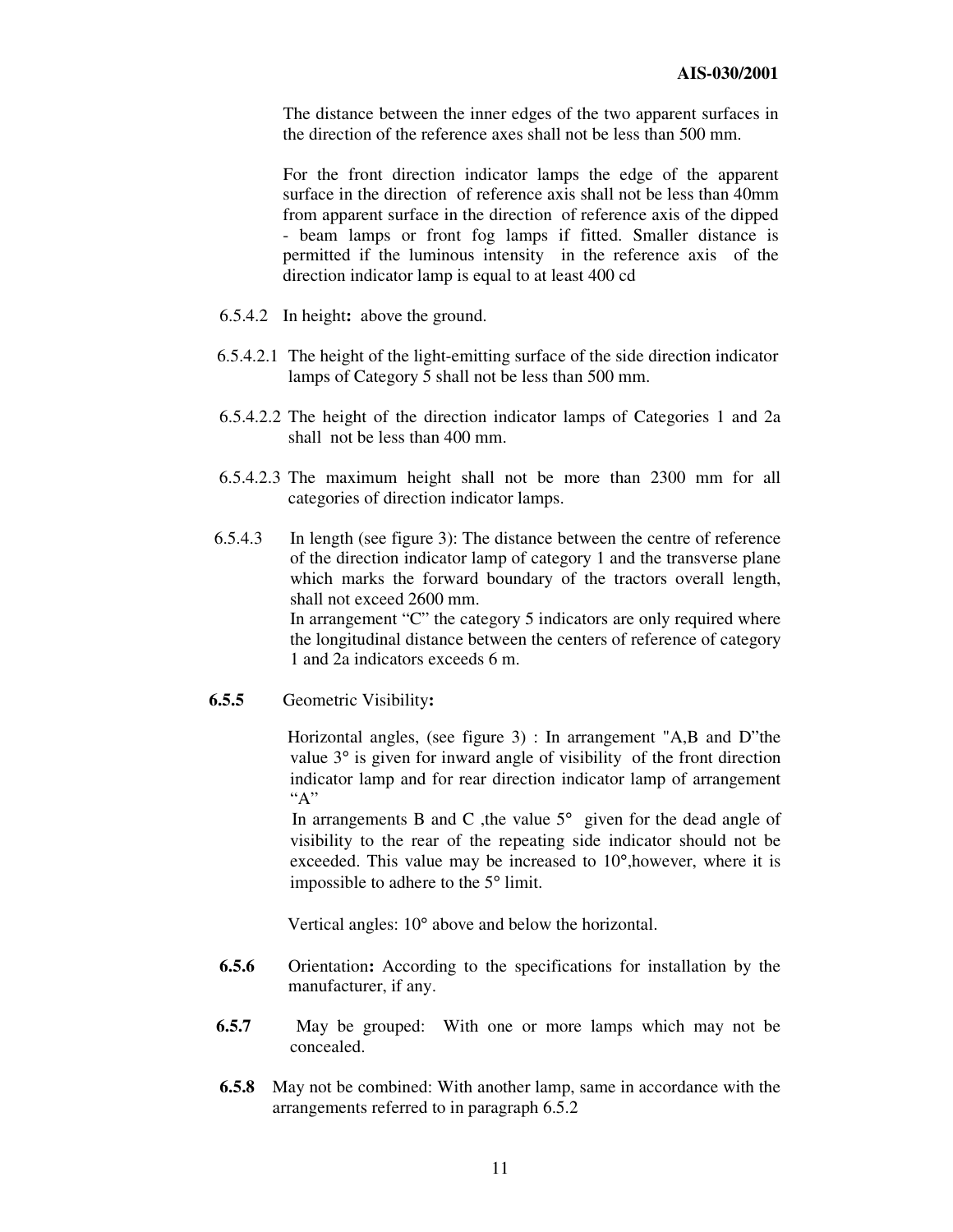- **6.5.9** May be reciprocally incorporated: With a parking lamp only, but solely in the case of direction –indicator lamps in category 5.
- **6.5.10** Electrical Connections**:** Direction indicator lamps shall be switched ON independently of the other lamps. All direction indicator lamps on one side of a tractor shall be switched ON and OFF by means of one control and shall flash in phase.
- **6.5.11** Operating Tell-tale: Mandatory.

Operating telltale mandatory for front and rear direction indicator lamps if not directly visible to the driver. It may be visual or auditory or both. If it is visual it shall be a flashing light which, at least in the event of the malfunction of any of the front or rear direction indicator lamps, is either extinguished, or remains alight without flashing, or shows a marked change of frequency. If it is entirely auditory, it shall be clearly audible and shall show a marked change of frequency, at least in the event of the malfunction of direction indicator lamps.

If a tractor is equipped to draw a trailer, it shall be fitted with a visual operational tell-tale for the direction indicator lamps on the trailer unless the tell- tale of the drawing tractor allows the failure of any one of the direction indicator lamps on the tractor / trailer combination thus formed to be detected.

**6.5.12** Other Requirements:

The light shall be a flashing light, flashing 90 +/- 30 times per minute. Operation of the light-signal control shall be followed within not more than One second by the emission of light and within not more than one and one-half seconds by its first extinction.

If a tractor is equipped to draw a trailer, the control of the direction indicator lamps on the drawing tractor shall also operate the indicator lamps of the trailer. In the event of failure other than short-circuit, of one direction indicator lamp, the others must continue to flash, but the frequency in this condition may be different from that prescribed.

#### **6.6 Hazard Warning Signal:**

- **6.6.0** All the requirements are similar to that of direction indicator lamp.
- **6.6.1** Electrical Connections: The signal shall be operated by means of a separate control enabling the direction indicator lamps to function in phase.
- **6.6.2** Circuit closed telltale: Flashing warning light, which can operate in conjunction with the tell-tales specified in 6.5.11.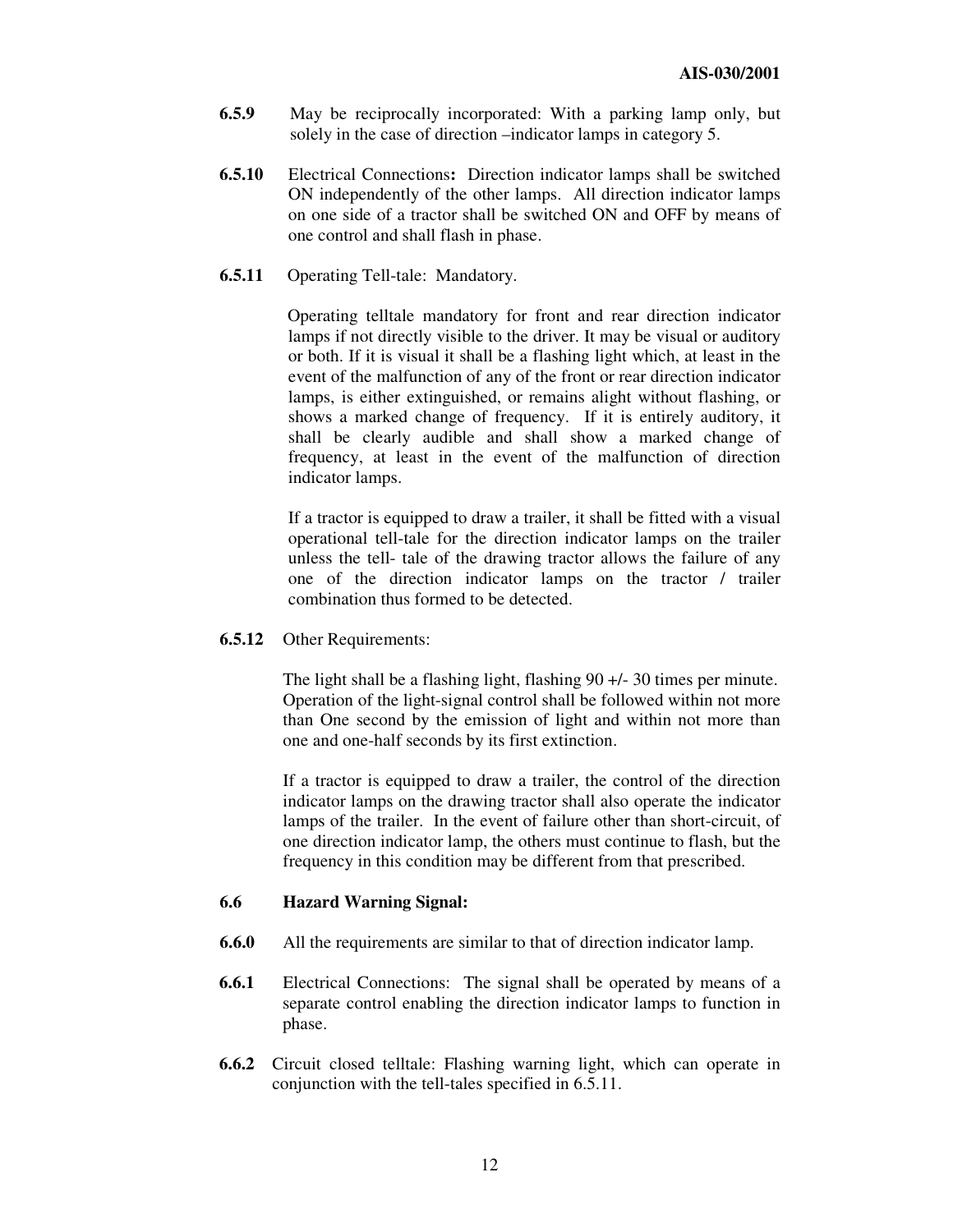**6.6.3** Other Requirements: If a power driven tractor is equipped to draw a trailer, the hazard warning signal control shall also be capable of bringing the direction indicator lamps on the trailer into action.

> The hazard warning signal shall be able to function even if the device which starts or stops the engine is in a position which makes it impossible to start the engine.

#### **6.7 Stop Lamp:**

- **6.7.1** Presence: Mandatory.
- **6.7.2** Number: Two.<br>**6.7.3** Arrangement: 1
- **6.7.3** Arrangement: No special requirement.
- **6.7.4** Position:
- 6.7.4.1 In width: Not less than 500 mm apart. This distance may be reduced to 400 mm if the overall width of the tractor is less than 1400 mm.
- 6.7.4.2 In height: Above the ground not less than 350 mm and not more than 2100 mm.
- 6.7.4.3 In length**:** No special requirement.
- **6.7.5** Geometric Visibility: Horizontal angle: 45 ° Inwards and outwards. Vertical angle: 15° above and 5° below the horizontal.
- **6.7.6** Orientation: Towards the rear of the tractor.
- **6.7.7** May be grouped: With one or more other rear lamps.
- **6.7.8** May not be combined: With another lamp.
- **6.7.9** May be reciprocally incorporated: With the rear position lamp and the parking lamp.
- **6.7.10** Electrical Connections: Shall light up when the service brake is applied.
- **6.7.11** Operational Tell-tale: If fitted, it shall be non flashing warning lamp which comes on in the event of malfunctioning of the stop lamps.
- **6.7.12** Other Requirements: The luminous intensity of the stop lamps shall be markedly greater than that of rear position lamps. (Component type approval value).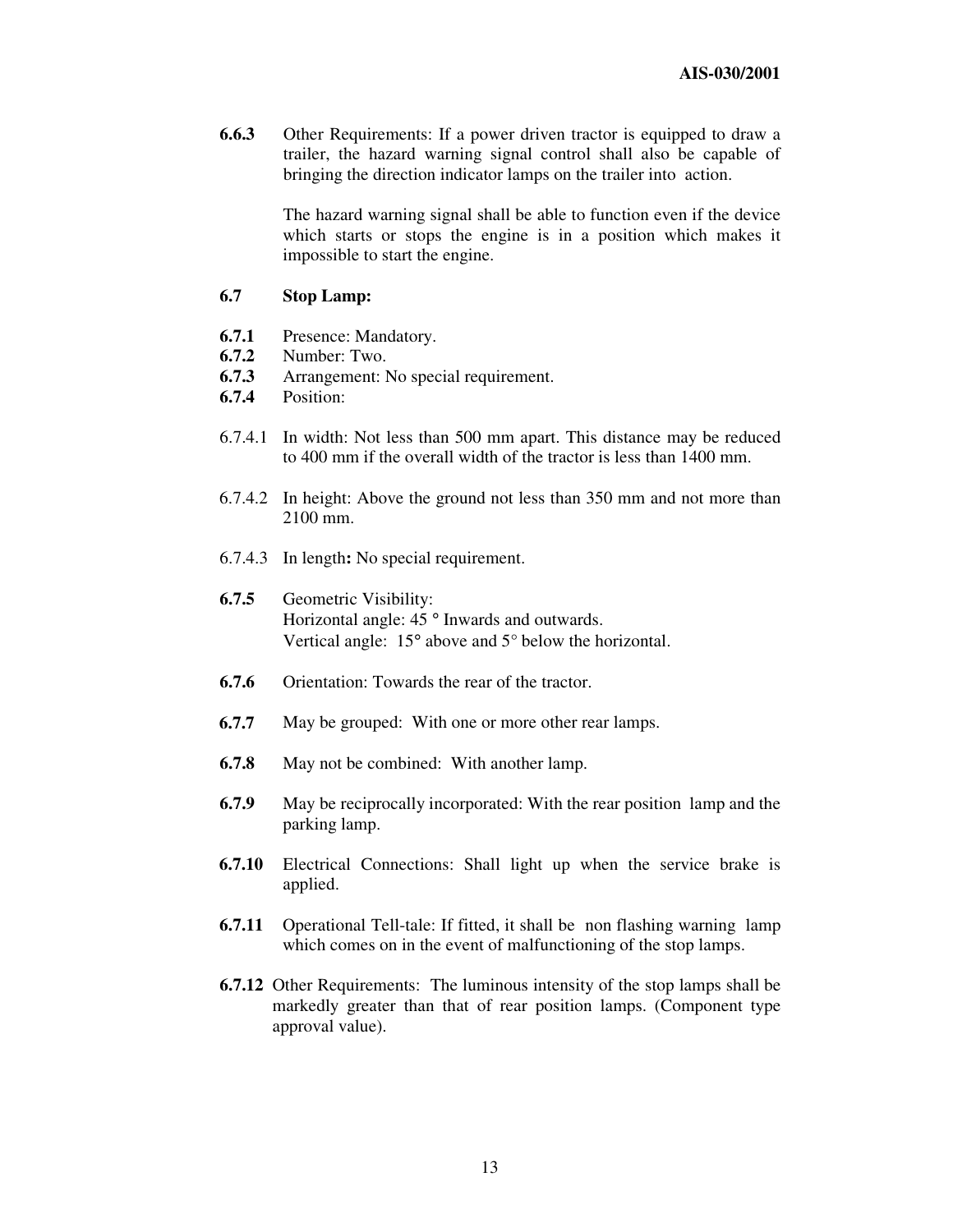#### **6.8 Rear Registration plate illumination lamp:**

- **6.8.1** Presence: Mandatory.
- **6.8.2** Number: Such that the device illuminates the surface of the registration plate
- **6.8.3** Arrangement: Such that the device illuminates the surface of the registration plate.
- **6.8.4** Position: Such that the device illuminates the surface of the registration plate.
- **6.8.5** Geometric Visibility: Such that the device illuminates the surface of the registration plate.
- **6.8.6** Orientation: Such that the device illuminates the surface of the registration plate.
- **6.8.7** May be grouped: With one or more rear lamps.
- **6.8.8** May be combined: With the rear position lamps.
- **6.8.9** May not be reciprocally incorporated: With any other lamp.
- **6.8.10** Electrical Connections: In accordance with 5.11.
- **6.8.11** Tell –Tale: Tell-tale optional. If it exists, its function shall be carried out by the tell tale required for the front and rear position lamps.
- **6.8.12** Other Requirements: None

#### **6.9 Front Position Lamp:**

- **6.9.1** Presence: Mandatory.
- **6.9.2** Number: Two or four.<br>**6.9.3** Arrangement: No spec
- **6.9.3** Arrangement: No special requirement.<br>**6.9.4** Position:
- **6.9.4** Position**:**
- 6.9.4.1 In width: That point on the apparent surface in the direction of reference axis which is farthest from the tractors median longitudinal plane shall be not more than 500 mm extreme outer edge of the tractor. The distance between the respective inner edges of the two apparent surfaces in the direction of reference axes shall be not less than 500 mm.
- 6.9.4.2 In height: above the ground not less than 350 mm not more than 2100. In the case of tractors equipped for the fitting of portable devices at the front, which may obscure the mandatory front position lamps, two additional front position lamps may be fitted at a height not exceeding 3000 mm.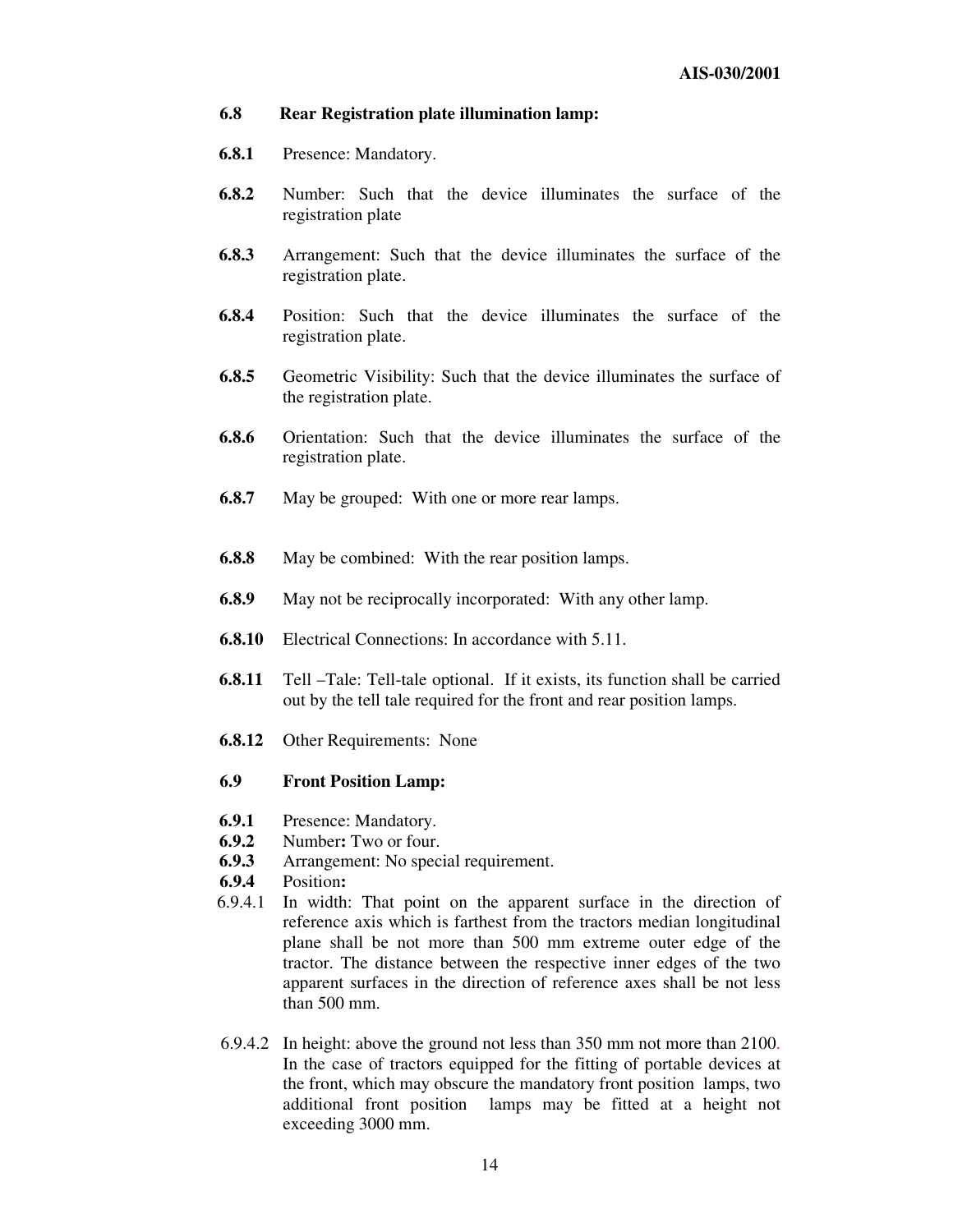- 6.9.4.3 In length: No special requirement.
- **6.9.5** Geometric Visibility**:**

Horizontal angle: For the two front position lamps 3 degrees inwards and 80 degrees outwards.

Vertical angle: 15 degrees above and 5 degrees below the horizontal.

- **6.9.6** Orientation: Towards the front.
- **6.9.7** May be grouped: With any other front lamp.
- **6.9.8** May not be combined: With other lamps.
- **6.9.9** May be reciprocally incorporated: With any other front lamps.
- **6.9.10** Electrical Connections: In accordance with 5.11.
- **6.9.11** Tell-tale: Circuit-closed tell-tale mandatory.

This tell-tale shall be non-flashing and shall not be required if the instrument panel lighting can only be turned ON simultaneously with the front position lamps.

**6.9.12** Other Requirements: None.

#### **6.10 Rear Position Lamp:**

- **6.10.1** Presence: Mandatory.
- **6.10.2** Number: Two.
- **6.10.3** Arrangement: No special requirement.
- **6.10.4** Position:
- 6.10.4.1 In width: That point on the apparent surface in the direction of reference axis which is farthest from the tractors median longitudinal plane shall be not more than 500mm extreme outer edge of the tractor. The distance between the respective inner edges of the two apparent surfaces in the direction of reference axes shall be not less than 500 mm. This distance may be reduced to 400mm where the overall width of the tractor is less than 1400mm.
- **6.10.4.2** In height: above the ground, not less than 350 mm nor more than 2100 mm.
- 6.10.4.3 In length: at the rear of the tractor.
- **6.10.5** Geometric Visibility: Horizontal angle: 45 degrees inwards and 80 degrees outwards Vertical angle: 15 degrees above and 5 degrees below the horizontal.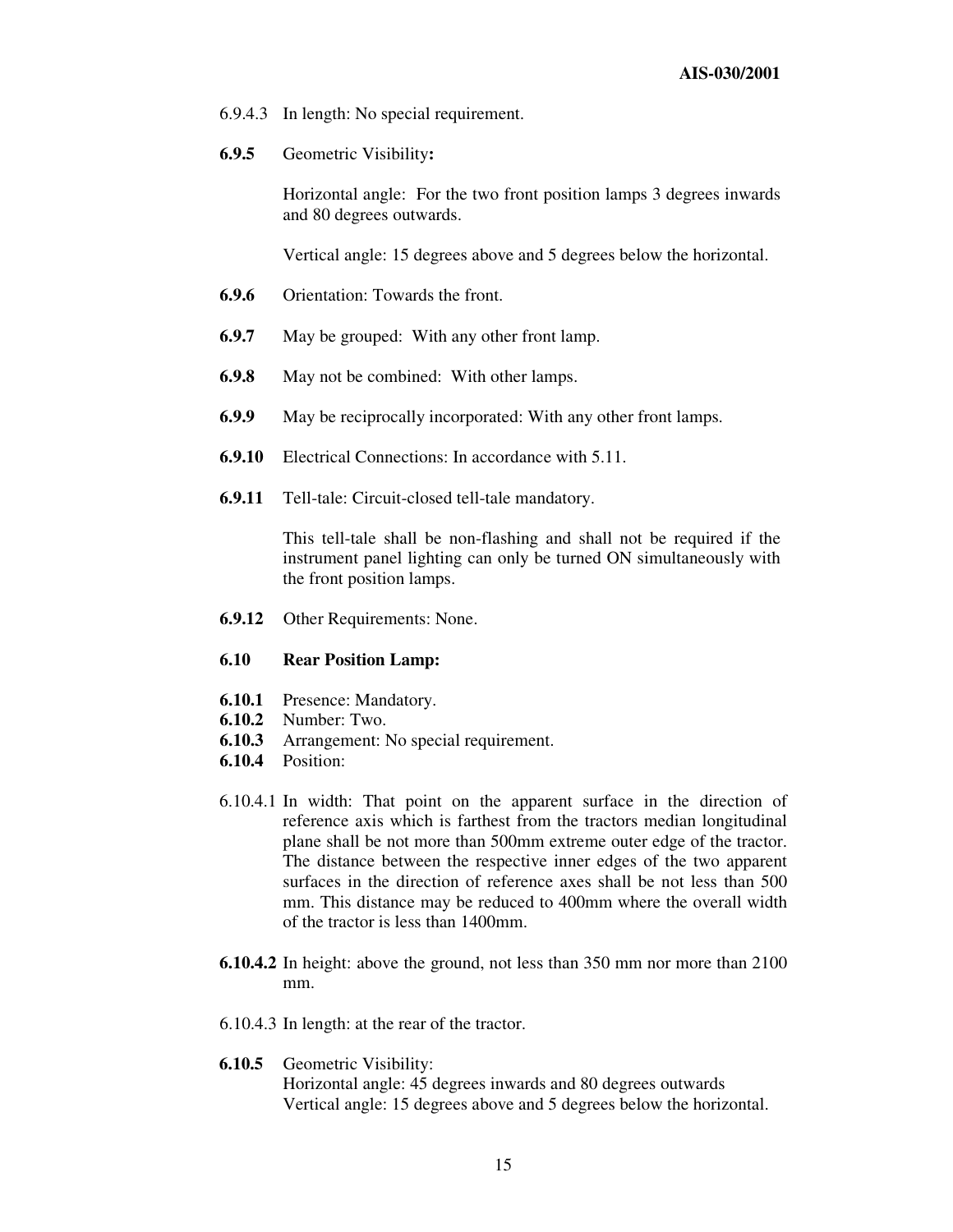- **6.10.6** Orientation: Towards the rear.
- **6.10.7** May be grouped: With any other rear lamp.
- **6.10.8** May be combined: With the rear registration-plate lamp.
- **6.10.9** May be reciprocally incorporated: With the stop lamps, the rear foglamp or the parking lamp.
- **6.10.10** Electrical Connections: In accordance with 5.11.
- **6.10.11** Tell-tale: Circuit closed tell-tale mandatory. It must be combined with The front position lamps.
- **6.10.12** Other Requirements**:** None.
- **6.11 Rear Fog Lamp:**
- **6.11.1** Presence: Optional
- **6.11.2** Number: One or two.
- **6.11.3 Arrangement: No special requirement.**
- **6.11.4** Position:
- 6.11.4.1 In width: if there is only one rear fog lamp, it shall be on the opposite side of the median longitudinal plane of the tractor to the direction of traffic prescribed in the country of registration, the centre of reference may also be situated on the median longitudinal plane of the tractor. In all the cases, the distance between the rear fog lamp and the stop lamp shall be more than 100 mm.
- 6.11.4.2 In height: not less than 350 mm nor more than 2100 mm above the ground.
- 6.11.4.3 In length: at the rear of the tractor.
- **6.11.5** Geometric Visibility. Horizontal angle: 25 degrees inwards and outwards. Vertical angle: 5 degrees above and below the horizontal.
- **6.11.6** Orientation: Rearwards.
- **6.11.7** May be grouped: With any other rear lamp.
- **6.11.8** May not be combined: With other lamps.
- **6.11.9** May be reciprocally incorporated: with the rear position lamps or the parking lamp.
- **6.11.10** Electrical Connections: These shall be such that;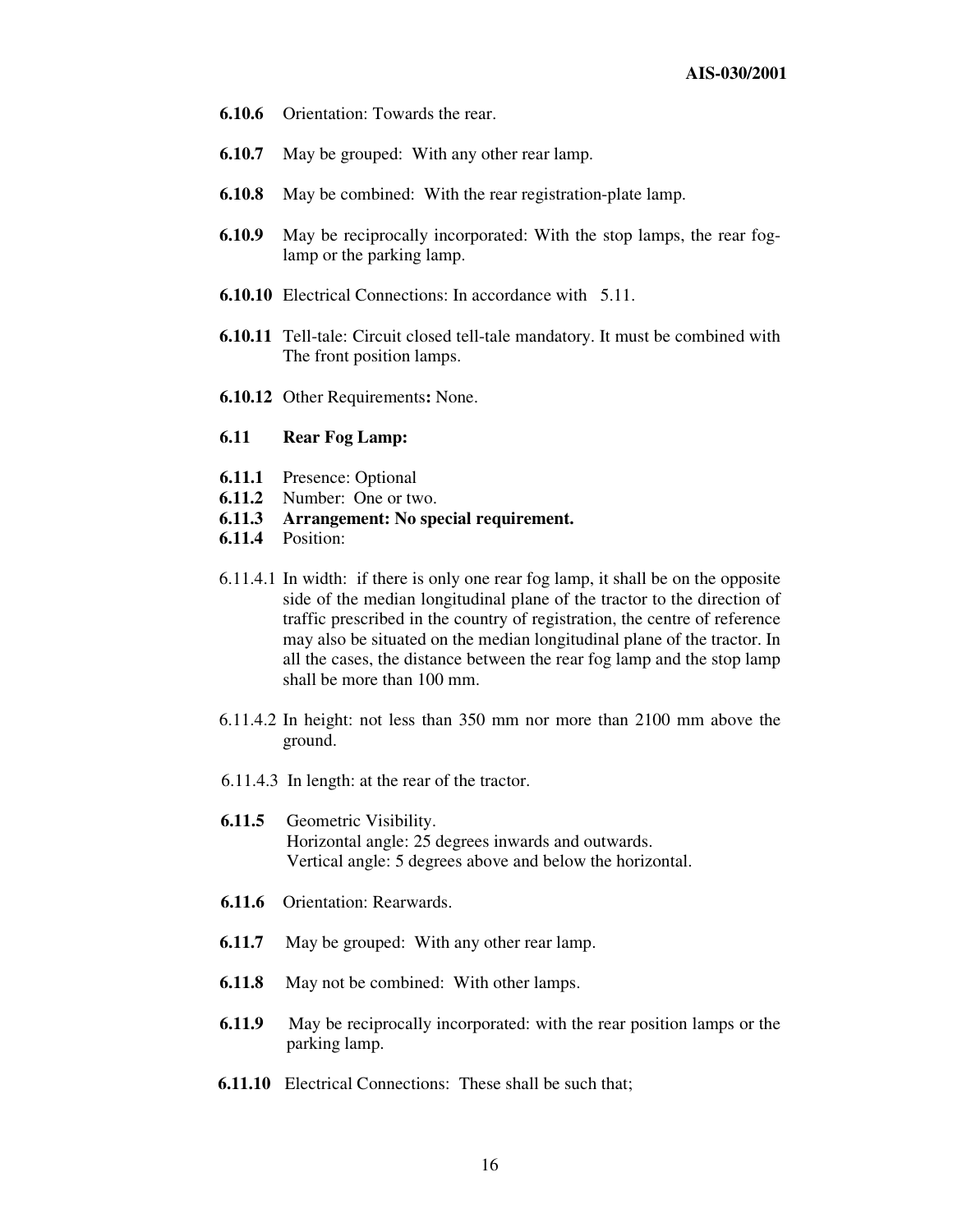- 6.11.10.1 The rear fog lamp(s) cannot be switched ON unless the main beam or dipped - beam or front fog lamps are lit;
- 6.11.10.2 The rear fog lamp(s) can be switched OFF independently of any other lamp;
- 6.11.10.3 Either of the following applies:
- 6.11.10.3.1 The rear fog lamp(s) may continue to operate until the position lamps are switched OFF, and the rear fog lamp(s) shall then remain OFF until deliberately switched ON again;
- 6.11.10.3.2 A warning, at least audible, additional to the mandatory telltale of 6.11.11 shall be given if the ignition is switched OFF or the ignition key is withdrawn and the driver's door is opened, whether the lamps in 6.11.10.1 are ON or OFF whilst the rear fog lamp switch is in the ON position.
- 6.11.10.4 Except as provided in Paragraphs 6.11.10.1. and 6.11.10.3., the operation of the rear fog lamp(s) shall not be affected by switching ON or OFF any other lamps.
- **6.11.11** Tell-tale: Circuit-closed tell-tale mandatory. An independent nonflashing warning light.
- **6.12 Parking Lamp:**
- **6.12.1** Presence: Optional.
- **6.12.2** Number: According to the arrangement.
- **6.12.3** Arrangement: Either two lamps at the front and two lamps at the rear, or one lamp on each side.
- **6.12.4** Position:
- 6.12.4.1 In width: That point on the apparent surface in the direction of reference axis which is farthest from the tractors median longitudinal plane shall be not more than 500 mm extreme outer edge of the tractor. Furthermore, in the case of pair of lamps, the lamps must be symmetrical to the medium longitudinal plane of the tractor.
- 6.12.4.2 In height: above the ground, not less than 350 mm nor more than 2100 mm.
- 6.12.4.3 In length: no special requirement.
- **6.12.5** Geometric Visibility**:**

Horizontal angle: 45 degrees outwards, towards front & towards rear.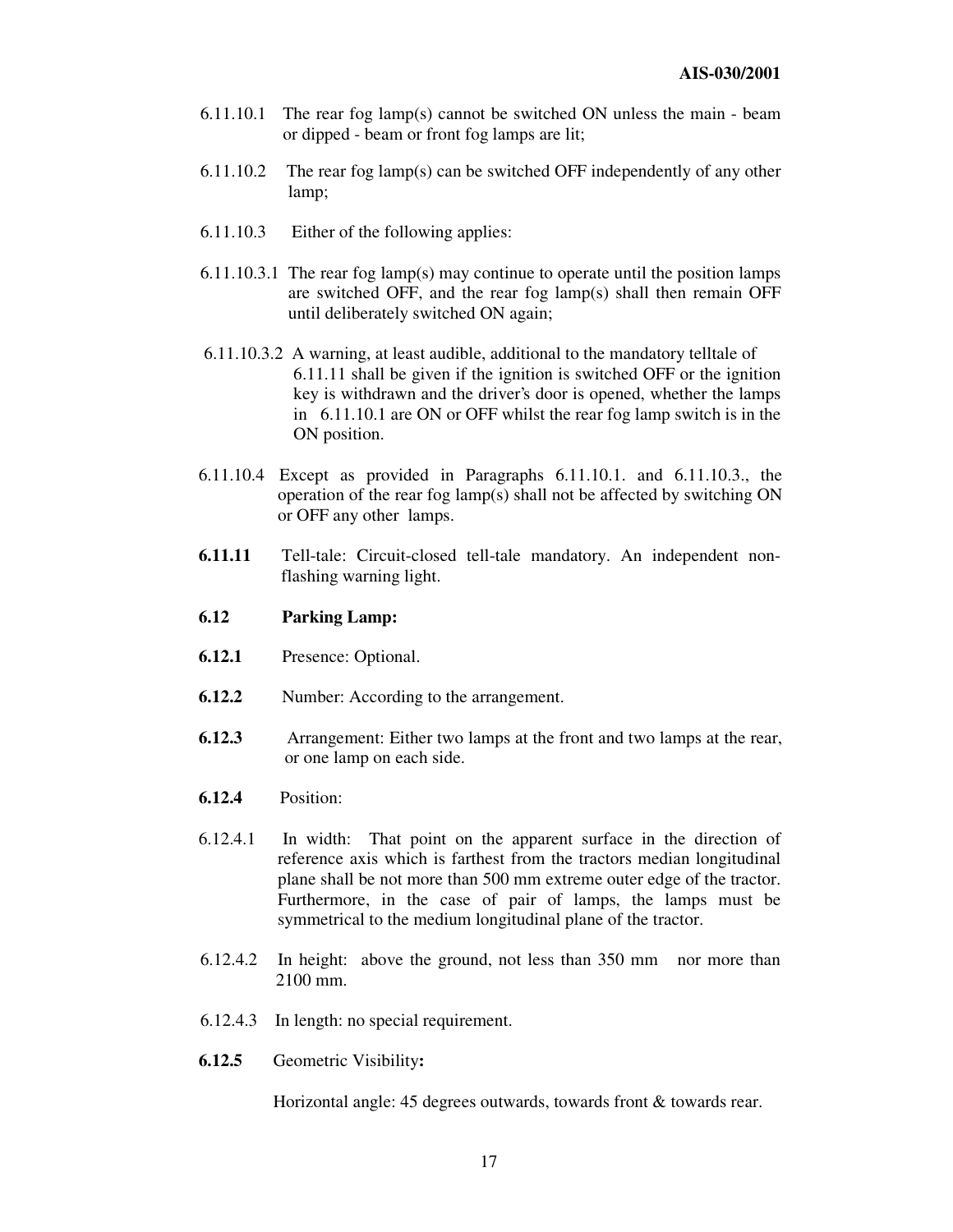Vertical angle: 15 degrees above and 5 degree below the horizontal.

- **6.12.6** Orientation: Such that the lamps meet the requirements for visibility forwards and rearwards.
- **6.12.7** May be grouped: With any other lamp.
- **6.12.8** May not be combined: With other lamps.
- **6.12.9** May be reciprocally incorporated:
	- At the front, with the front position lamps, the dipped beam headlamps, the main - beam headlamps and the front fog-lamps.
	- At the rear, with the rear position lamps, the stop lamps, and the rear fog-lamps.
	- With the direction indicator lamps in category 5.
- **6.12.10** Electrical Connections**:**

The connection shall allow the parking lamp(s) on the same side of the tractor to be lit independently of any other lamps.

The parking lamp(s) shall be able to function even if the device which starts and/or stops the engine is in a position which makes it impossible for the engine to operate.

#### **6.12.11** Tell-tale**:**

Circuit-closed tell-tale optional. If there is one, it must not be possible to confuse it with the tell-tale for the front and rear position lamps.

#### **6.12.12** Other Requirements**:**

The functioning of this lamp may also be performed by simultaneously switching, ON the front and rear position lamps on the same side of the tractor.

#### **6.13 End-Outline Marker Lamp:**

- **6.13.1** Presence: Optional.
- **6.13.2** Number: Two, visible from the front and two, visible from the rear.
- **6.13.3** Arrangement: No special requirement.
- **6.13.4** Position:
- 6.13.4.1 In width**:** As close as possible to the extreme outer edge of the tractor.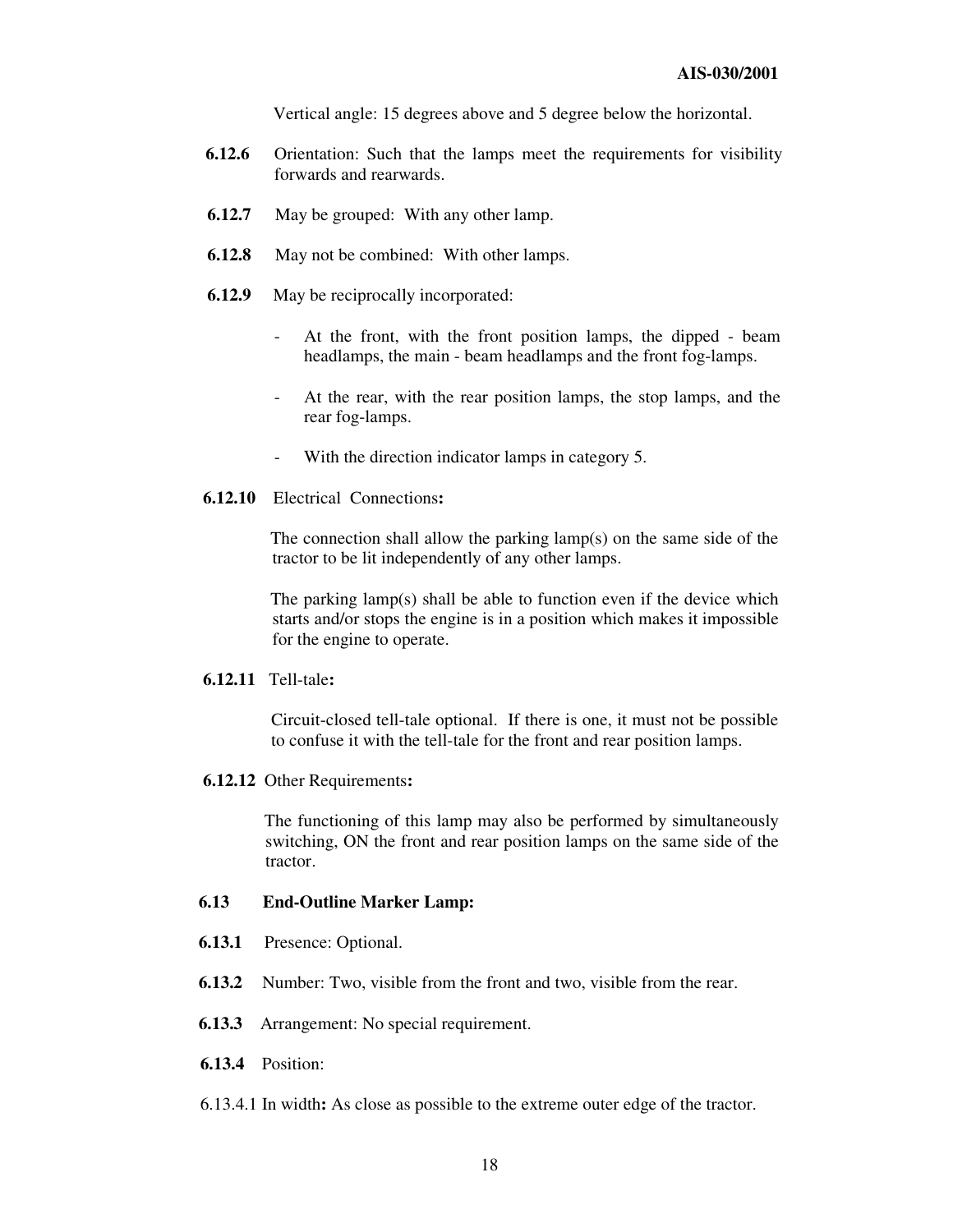- 6.13.4.2 In height**:** At the greatest height compatible with the required position in width and with symmetry of the lamp.
- 6.13.4.3 In length, no special requirement.
- **6.13.5** Geometric Visibility**:**

Horizontal angle: 80 degrees outwards. Vertical angle: 5 degrees above and 20 degrees below the horizontal.

- 6.13.6 Orientation: Such that the lamps meet the requirements for visibility forwards and rearwards.
- **6.13.7** May not be grouped: With other lamps.
- **6.13.8** May not be combined: With other lamps.
- **6.13.9** May not be reciprocally incorporated: With other lamps.
- **6.13.10** Electrical Connections**:** In accordance with 5.11.
- **6.13.11** Tell-tale**:** . Circuit closed tell-tale mandatory if end-outline marker lamps are fitted.
- **6.13.12** Other Requirements:

Provided that all other requirements are met, the lamp visible from the front and the lamp visible from the rear on the same side of the tractor may be combined in one device.

The position of an end-outline marker lamp in relation to corresponding position lamp shall be such that the distance between the projections on a transverse vertical plane of the points nearest to one another on the apparent surfaces in the direction of the respective reference axes of the two lamps considered is not less than 200 mm.

#### **6.14 Rear Retro-Reflector, Non-Triangular:**

- **6.14.1** Presence: Mandatory.
- **6.14.2** Number**:** Two or four.
- **6.14.3** Arrangement: No special requirement.
- **6.14.4** Position:
- 6.14.4.1 In width: the point on the illuminating surface which is farthest from the tractor's median longitudinal plane shall not be more than 500 mm from the extreme outer edge of the tractor. The inner edges of the retroreflector shall not be less than 500 mm apart. This distance may be reduced to 400 mm if the overall width of the tractor is less than 1300.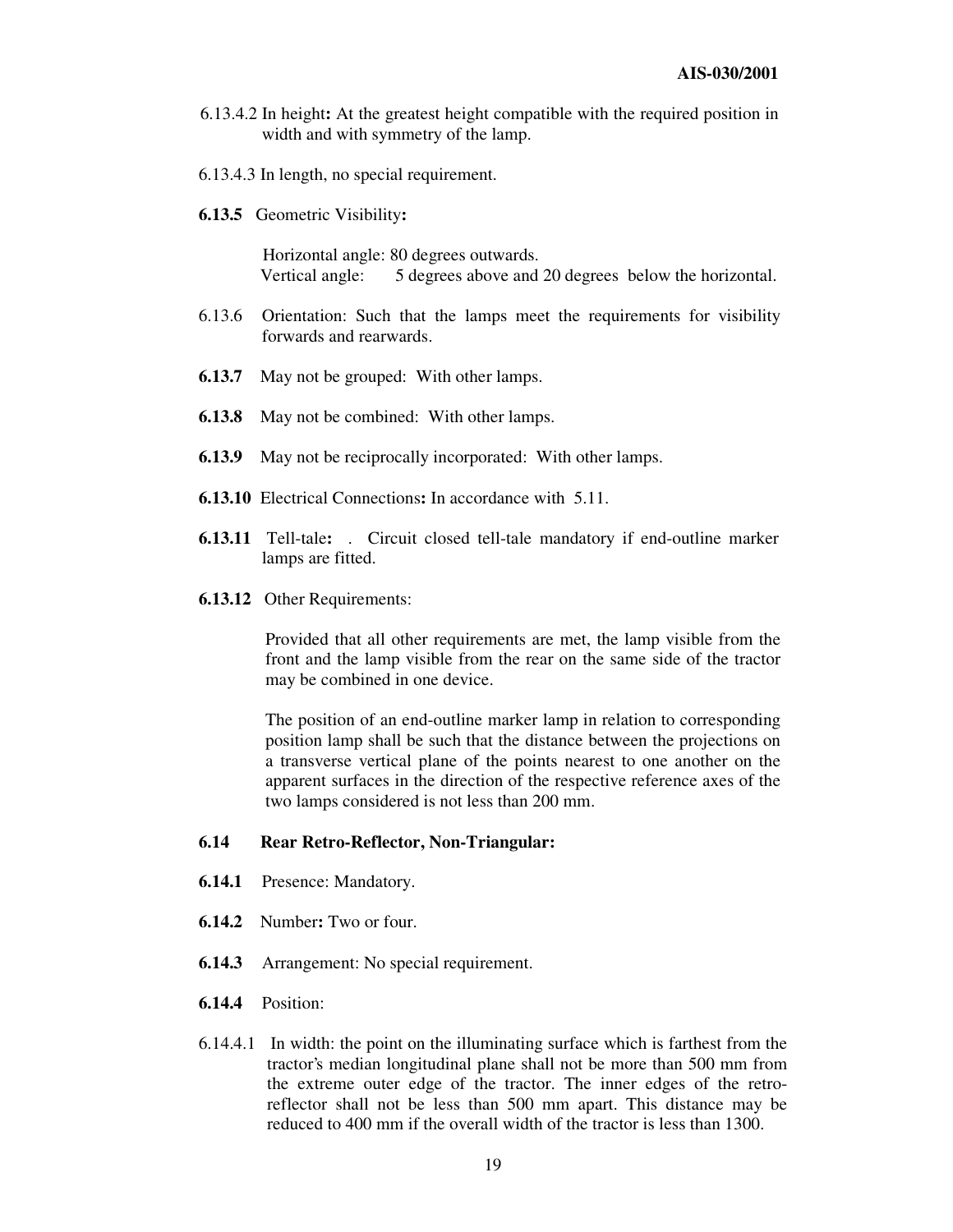- 6.14.4.2 In height: above the ground, not less than 350 mm and not more than 2100 mm.
- 6.14.4.3 In length: at the rear of the tractor.
- **6.14.5** Geometric Visibility:

Horizontal angle: 30 degrees inwards and outwards.

Vertical angle: 15 degrees above and 5 degree below the horizontal.

Two retro reflectors shall be fitted as per clause 6.14.4.2.if it is impossible to observe the above position and visibility requirements, four reflectors may be fitted in accordance with the following installation specifications. A distance of at least 300 mm between the interior edges of the reflectors shall be observed and they shall have a vertical angle of visibility above the horizontal of 15 degrees. The other two shall keep within a maximum height of 2100 mm above the ground and shall be bound by the requirements of paragraph 6.14.4.1

- **6.14.6** Orientation: Rearwards.
- **6.14.7** May be grouped: With any other lamp.
- **6.14.8** Other Requirements:

The illuminating surface of the retro-reflector may have parts in common with the apparent surface of any other lamp situated at the rear.

#### **6.15 Side Retro-Reflector, Non-Triangular:**

- **6.15.1** Presence **:** Optional.
- **6.15.2** Number **:** Two or four.
- 6.15.3 Arrangement**:** One or two each side of tractor where overall length of tractor  $\leq 6$  m. Two each side of tractor where overall length of tractor  $>$ 6m. The reflecting surface shall be mounted in a vertical plane (maximum deviation 10 degrees) parallel to the longitudinal axis of the tractor.
- **6.15.4** Position:
- 6.15.4.1 In width: no special requirement.
- 6.15.4.2 In height: above the ground, not less than 400 mm nor more than 900 mm (1200mm if the shape of the body work, makes it impossible to keep with 900 mm without having to use fixing devices liable to be easily damaged or bent).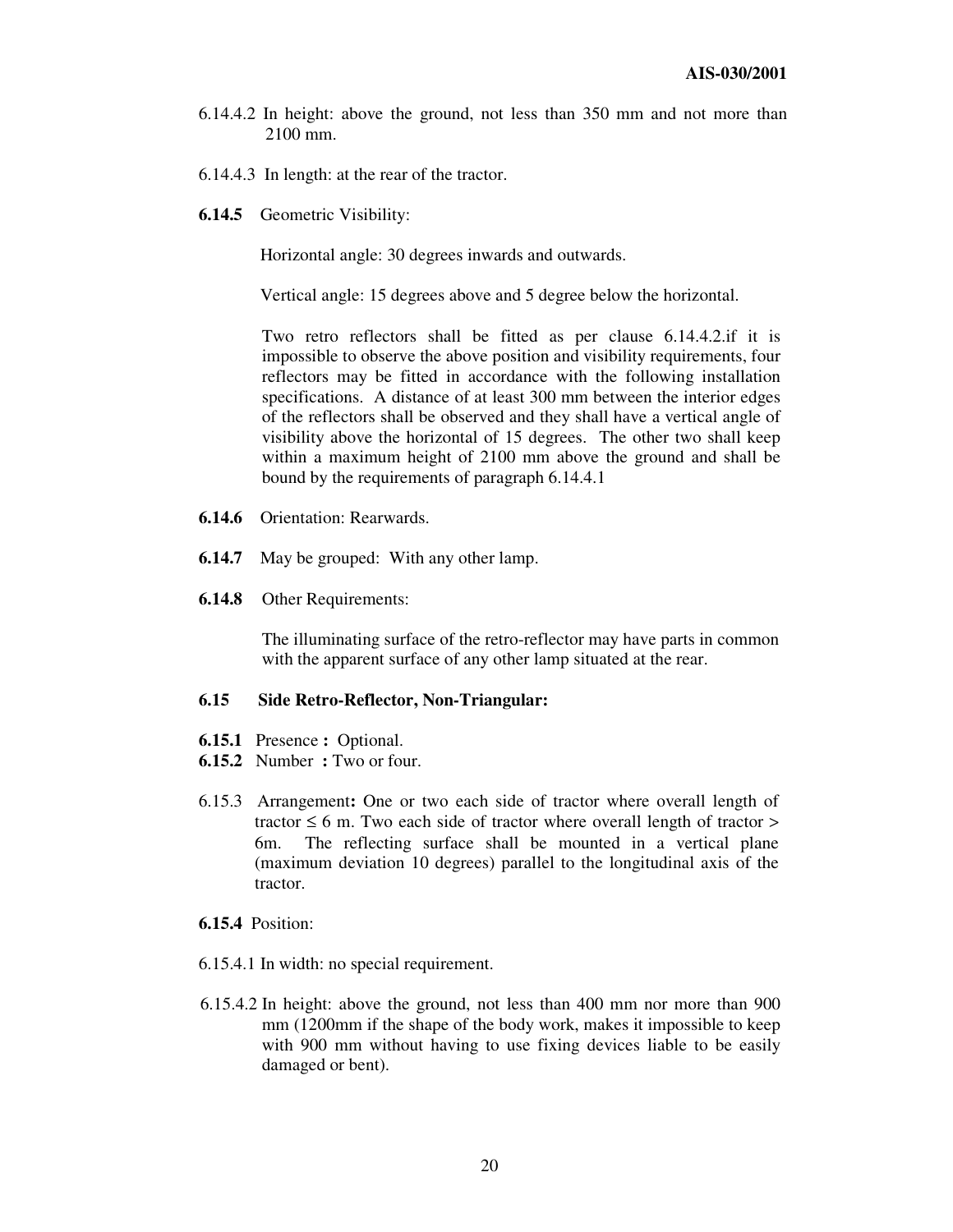- 6.15.4.3 In length: One reflector shall be not more than 3 m from the foremost point of the tractor, and either the same reflector or the second reflector shall be not more than 3 m from the rearmost point of the tractor .The distance between two reflectors on the same side of the tractor shall not exceed 6 m.
- **6.15.5** Geometric Visibility**:**

Horizontal angle: 20 degrees to the front and to the rear. Vertical angle: 10 degrees above and 5 degree below the horizontal.

- **6.15.6** Orientation**:** Towards the side.
- **6.15.7** Other Requirements**:**

The illuminating surface of the side retro-reflector may have parts in common with the apparent surface of any other side lamp.

#### **6.16 Work Lamp (Plough lamp):**

- **6.16.1** Presence: Optional.
- **6.16.2** Number: no individual specifications.
- **6.16.3** Position: such that the device illuminates the working area or process for which the lamp is provided.
- **6.16.4** Geometric visibility: such that the device illuminates the working area or process for which the lamp is provided.
- **6.16.5** May not be grouped: With another lamp.
- **6.16.6** May not be combined: With another lamp.
- **6.16.7** May not be reciprocally incorporated: With another lamp.
- **6.16.8** Electrical connections: this lamp may be operated independently of all other lamps.
- **6.16.9** Tell-tale: Optional (circuit closed).

#### **6.17 Rear Warning Triangle (Slow Moving Emblem)**

- **6.17.1** Presence: Mandatory.
- **6.17.2** Number: One.
- **6.17.3** Position: Towards the rear in a vertical plane, within  $\pm 10^{\circ}$  in the centre. In height between 600 mm to 1800 mm.
- **6.17.4** Geometric visibility: To be visible between 30 meter to 180 meters from the rear of the tractor.
- **6.17.5** Orientation: Point of the triangle to be pointed upwards.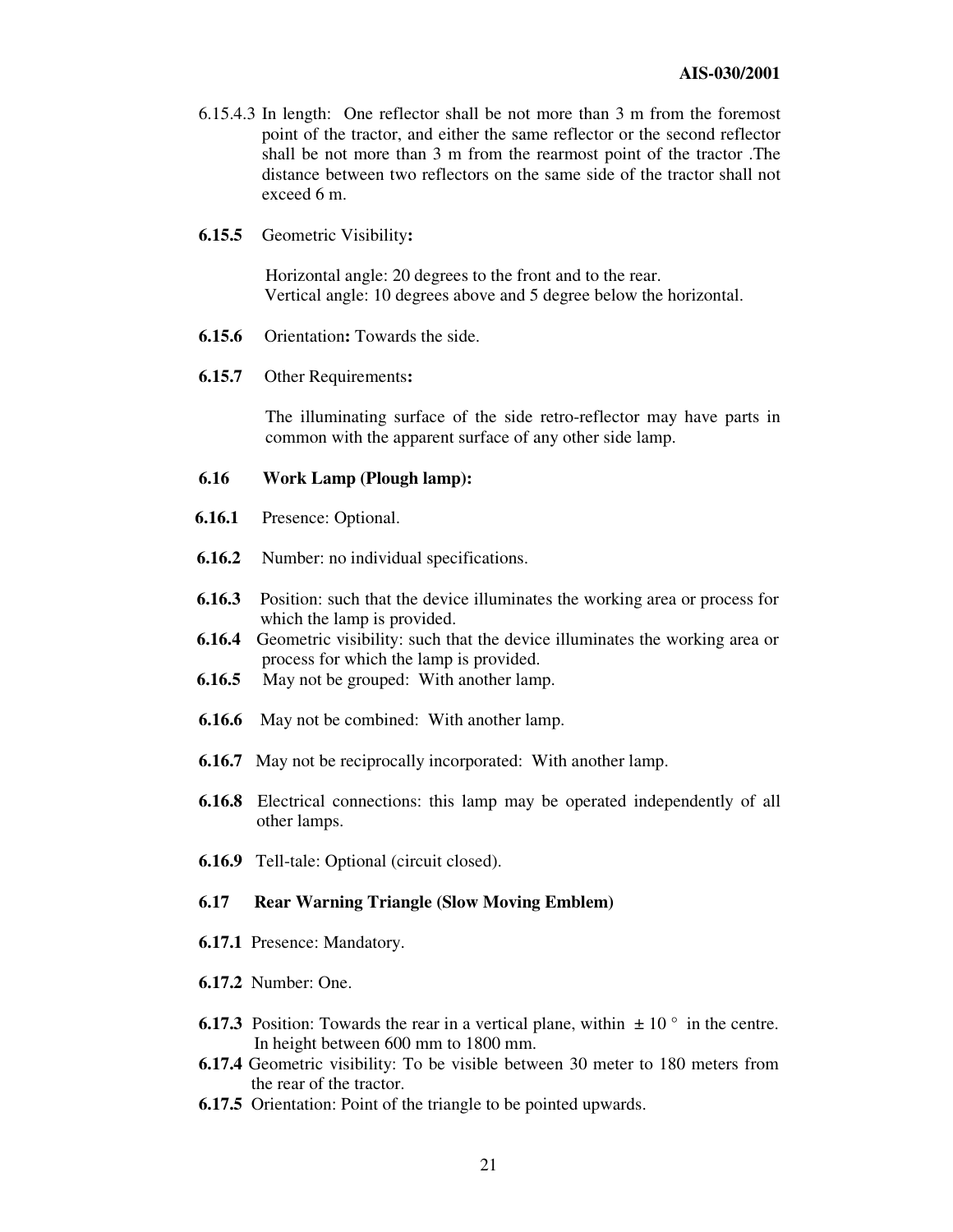**6.17.6** The size of the triangle is as per the Figure 4.If the structure of the tractor makes it impossible to maintain the dimensions as per figure 4, it may be suitably modified, provided that each side is not less than 200mm.

#### **7.0 TECHNICAL SPECIFICATIONS TO BE SUBMITTED**

7.1 The specifications to be submitted by the manufacturer at the time of applying for the type approval of the vehicle to this standard shall contain at least the information listed in the following Clauses of AIS:007 :

A1, A1.1, A1.2, A1.3, A1.4, A1.5, A1.6, A1.7. A3, A3.1, A6, A6.1, A6.1.1, A6.1.2, A6.1.3, A6.2 A7, A7.2.1, A7.2.2, A7.2.3, A7.3, A7.3.1, A7.3.2, A7.4, A7.4.1, A7.4.2 A10, A10.1, A10.2, A10.3 B10, B10.1. E2, E2.1, E2.2, E2.3 E3, E3.1, E3.2, E3.3 E4, E4.1, E4.2, E4.3 E5, E5.1, E5.2, E5.3 E6, E6.1, E6.1.1, E6.1.2, E6.1.3, E6.2, E6.2.1, E6.2.3 E7, E7.1, E7.2, E7.3 E8, E8.1, E8.2, E8.3 E9, E9.1, E9.1.1, E9.1.2, E9.1.3, E9.2, E9.2.1, E9.2.2, E9.2.3, E9.3, E9.3.1, E9.3.2, E9.3.3, E9.3.4. E10, E10.1, E10.1.1, E10.1.2, E10.1.3, E10.2, E10.2.1, E10.2.3, E10.3, E10.3.1, E10.3.2, E10.3.3 E11, E11.1, E11.1.1, E11.1.2, E11.1.3, E11.1.4, E11.2, E11.2.1, E11.2.3, E11.2.4, E11.3, E11.3.1, E11.3.2, E11.3.3, E11.3.4. E12, E12.1, E12.2, E12.3

- 7.2 In addition, the maximum intensity of main beam head lamp (cd) and a diagram of the tractor indicating the location of all lighting and light signalling devices and following dimensions (in mm) shall be submitted.
	- **Note :** This Cl. is applicable only till such time the information given in this Cl. is incorporated in AIS007. Once such an amendment to AIS007 is implemented, this Cl. will not be an additional requirement.
- 7.2.1 **Along the width of the tractor** (applicable only in case there are more than one lamp for same function):
- 7.2.1.1 Horizontal distance between the inner edges of apparent surfaces in the direction of reference axes or illuminating surfaces, as applicable.
- 7.2.1.2 Distance between outermost edges of the apparent surfaces in the direction of reference axes or illuminating surfaces, as applicable from the extreme outer edge of the vehicle.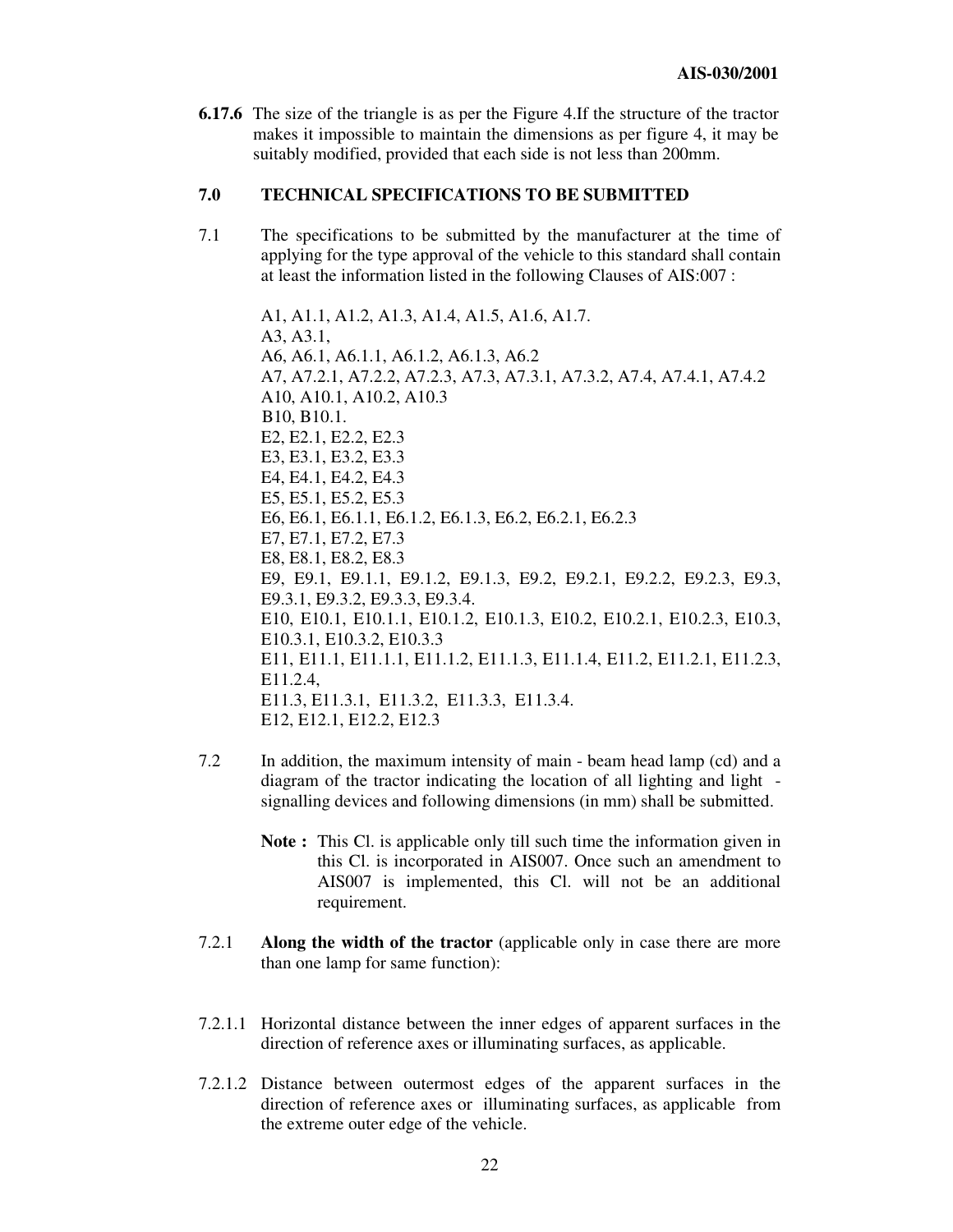7.2.1.3 Distance between the nearest points of apparent surfaces in the direction of reference axes of the front direction indicator and the dipped-beam headlamps and category of the front direction indicator 1 and that of rear direction indicator 2a .

#### 7.2.2 **Along length of the tractor where applicable:**

The distance between the edges of the apparent surfaces in the direction of reference axis or illuminating surfaces or light emitting surfaces, as applicable and the transverse plane which marks the forward boundary of the tractor's overall length.

#### **7.2.3 Height**

Heights of highest and lowest points of apparent surfaces in the direction of reference axes or illuminating surfaces or light-emitting surfaces, as applicable from ground.

- 7.2.4 Contour of the tractor parts limiting the geometric visibility of the lamps (where applicable).
- 7.2.5 Reference axis of the device.
- 7.2.6 Location of the extreme outer edge of the tractor.
- 7.2.7 Mark of the illuminating surface, light-emitting surface or apparent surface in the direction of reference axis, as applicable, of the device as declared by the manufacturer.
- 7.2.8 Mark of the median longitudinal plane of the tractor.
- 7.3 If the above information is submitted in a consolidated form of AIS-007, for the type approval of the whole tractor, it is not necessary to submit this information again.

#### **7.4 Changes in the Technical Specifications already Type Approved:**

- 7.4.1 Every modification pertaining to the information declared in accordance with Cl. 7.1, 7.2 shall be intimated by the manufacturer to the certifying agency.
- 7.4.2 If the changes in parameters are not related to the provisions, no further action need to be taken. If the changes in parameters are related to the provisions, the Testing Agency may then consider whether,
	- a) the model with the changed specifications still complies with provisions, or
	- b) any further verification is required to establish compliance.

For considering whether any further verification is required or not, guidelines given in Cl. 8 (Criteria for Extension of Approval) may be used *.*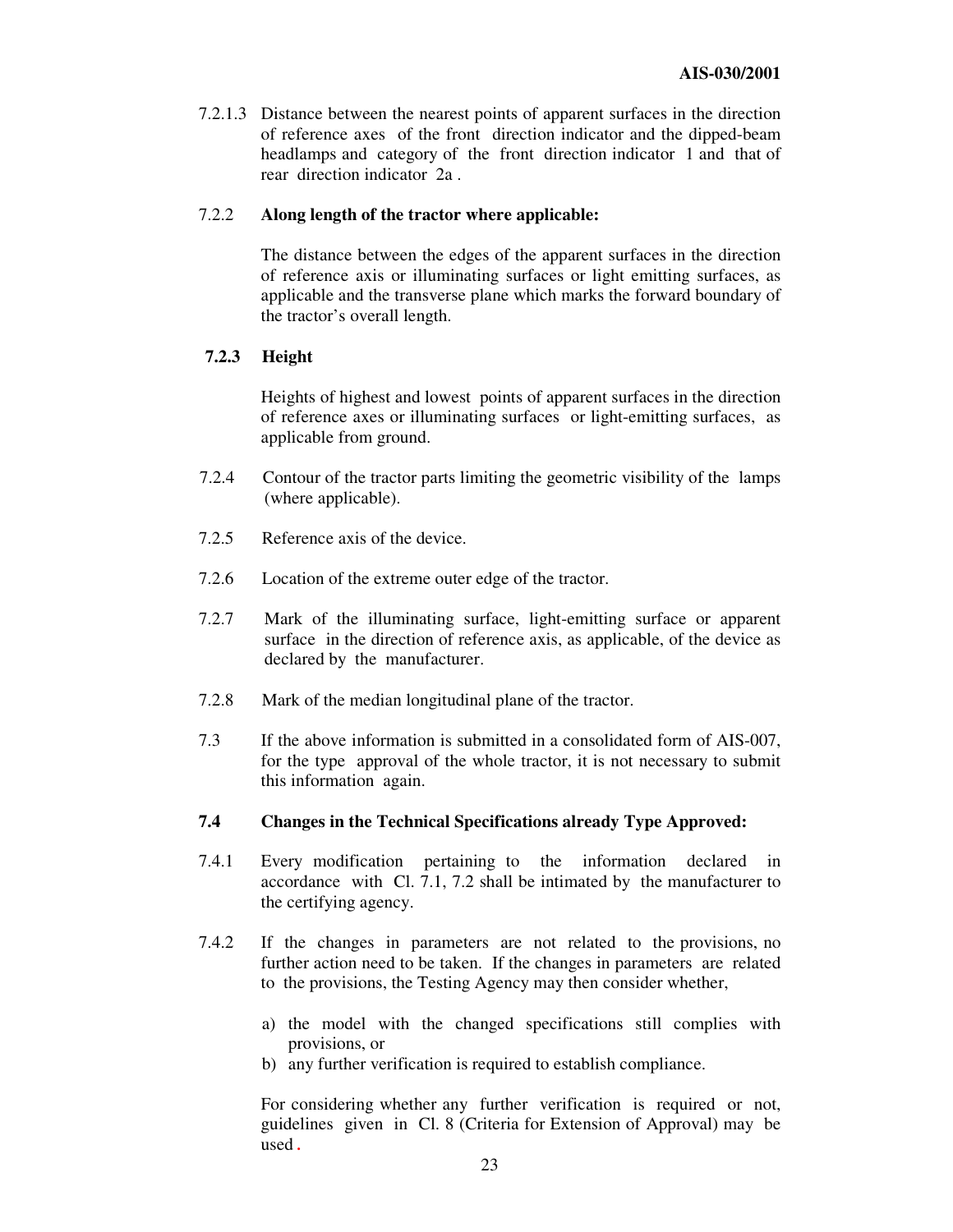- 7.4.3 In case of 7.4.2(b), verification for only those parameters which are affected by the modifications need to be carried out.
- 7.4.4 In case of fulfilment of criteria of Cl. 7.4.2 a), or after results of further verification as per Cl. 7.4.2 b) are successful, the approval of compliance shall be extended for the changes carried out.

#### **8.0 CRITERIA FOR EXTENSION OF APPROVAL:**

- 8.1 In case of following changes, the verification shall be carried out for establishing compliance of the changed parameters to the requirements specified in this standard.
- 8.2 Number of any of the mandatory lighting and light signalling devices and any addition to fitment of optional lamps.
- 8.3 Dimensions prescribed in Cl. 7.2 (or the corresponding paragraphs of AIS 007 when the amendment to AIS 007 for incorporating the above becomes effective)
- 8.4 In case any increase in the dimensions for which a minimum value is specified or any decrease in the dimensions for which a maximum value is specified in this standard, verification on the prototype is not required if the difference between the modified dimension declared by the manufacturer and the requirement specified in this standard is more than 25 mm.
- 8.5 If there are changes in the contour of the tractor, which increase the geometric visibility, verification on the prototype is not required.
- 8.6 While approving fitment of different makes of lighting devices or lightsignalling devices, if any of the parameters specified above are affected, verification of compliance to such parameters shall be carried out.
- 8.7 For changes other than the above, the provisions given in the Preamble of Annex C of AIS 017/2000 (Procedure For Type Approval And Certification Of Vehicles For Compliance To Central Motor Vehicles Rules) may be followed.

#### **9.0 CONFORMITY OF PRODUCTION REQUIREMENTS**

Whole tractor COP procedure laid down by the Ministry of Road Transport & Highways shall be applicable. For the purpose of COP, verification of all parameters shall be carried out.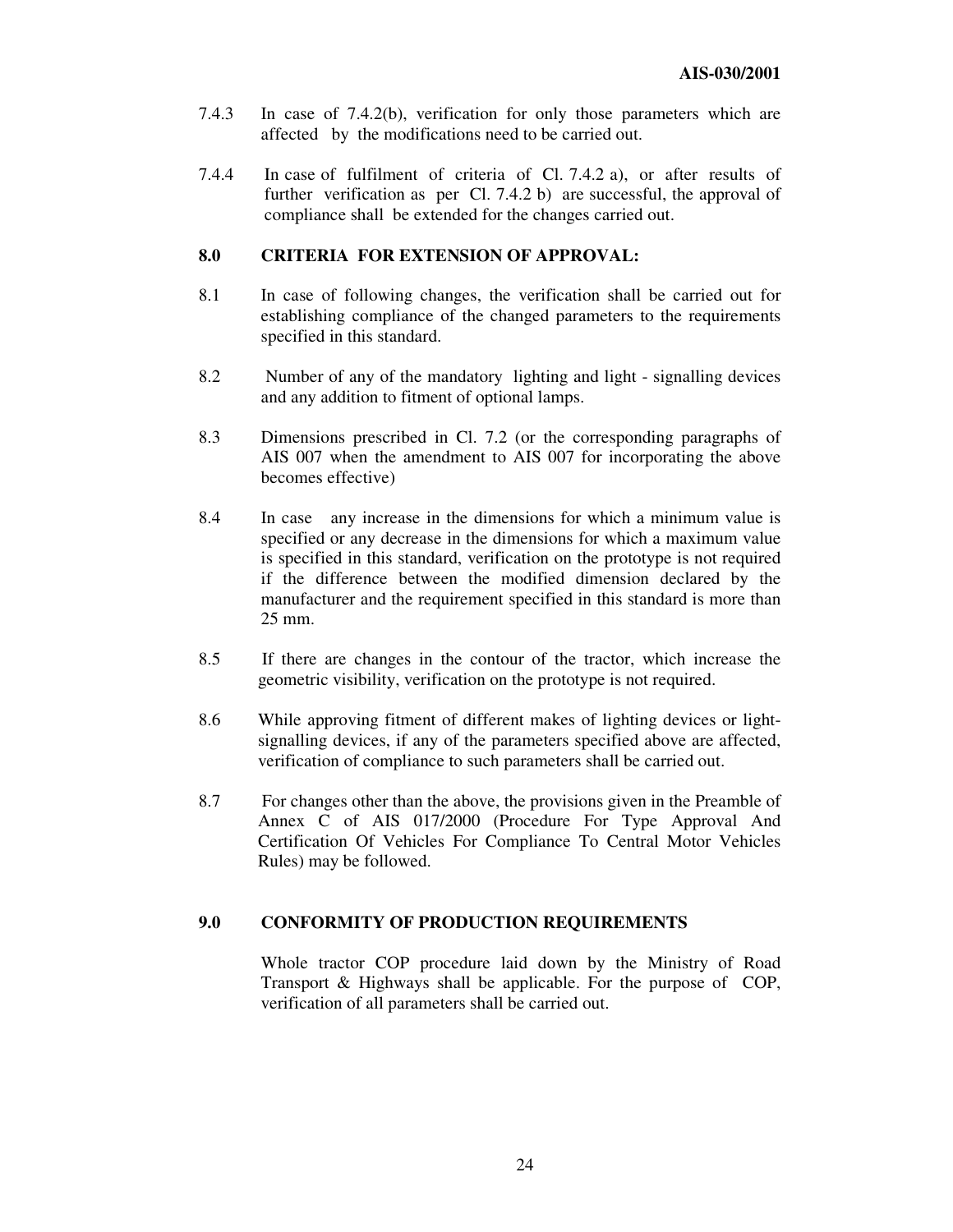## **VISIBILITY OF A RED LAMP TO THE FRONT AND A WHITE LAMP TO THE REAR ( Ref. Cl. 5.10 )**

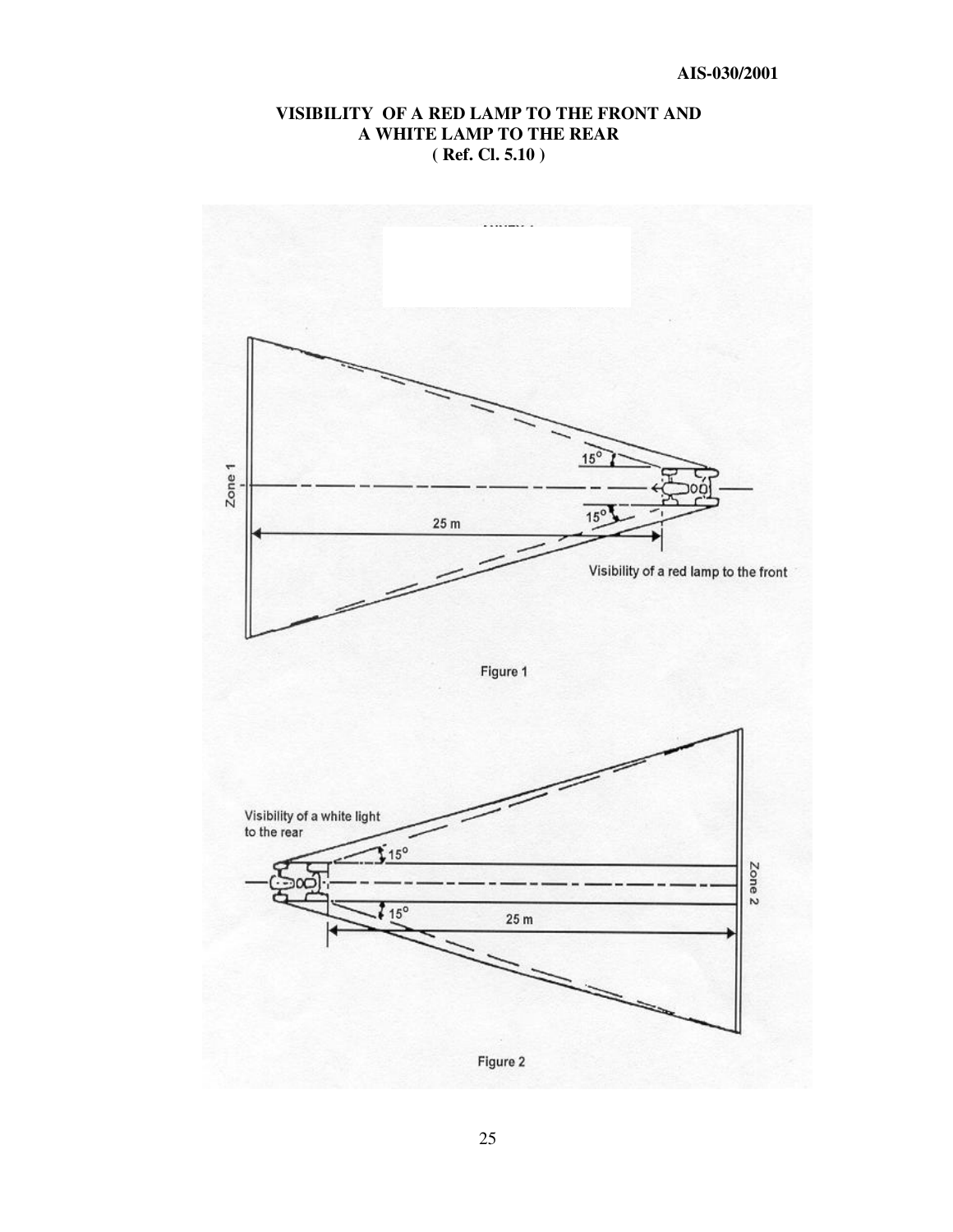# **DIRECTION INDICATOR LAMPS – GEOMETRIC VISIBILITY ( Ref. Cl. 6.5.5 )**



**Figure : 3**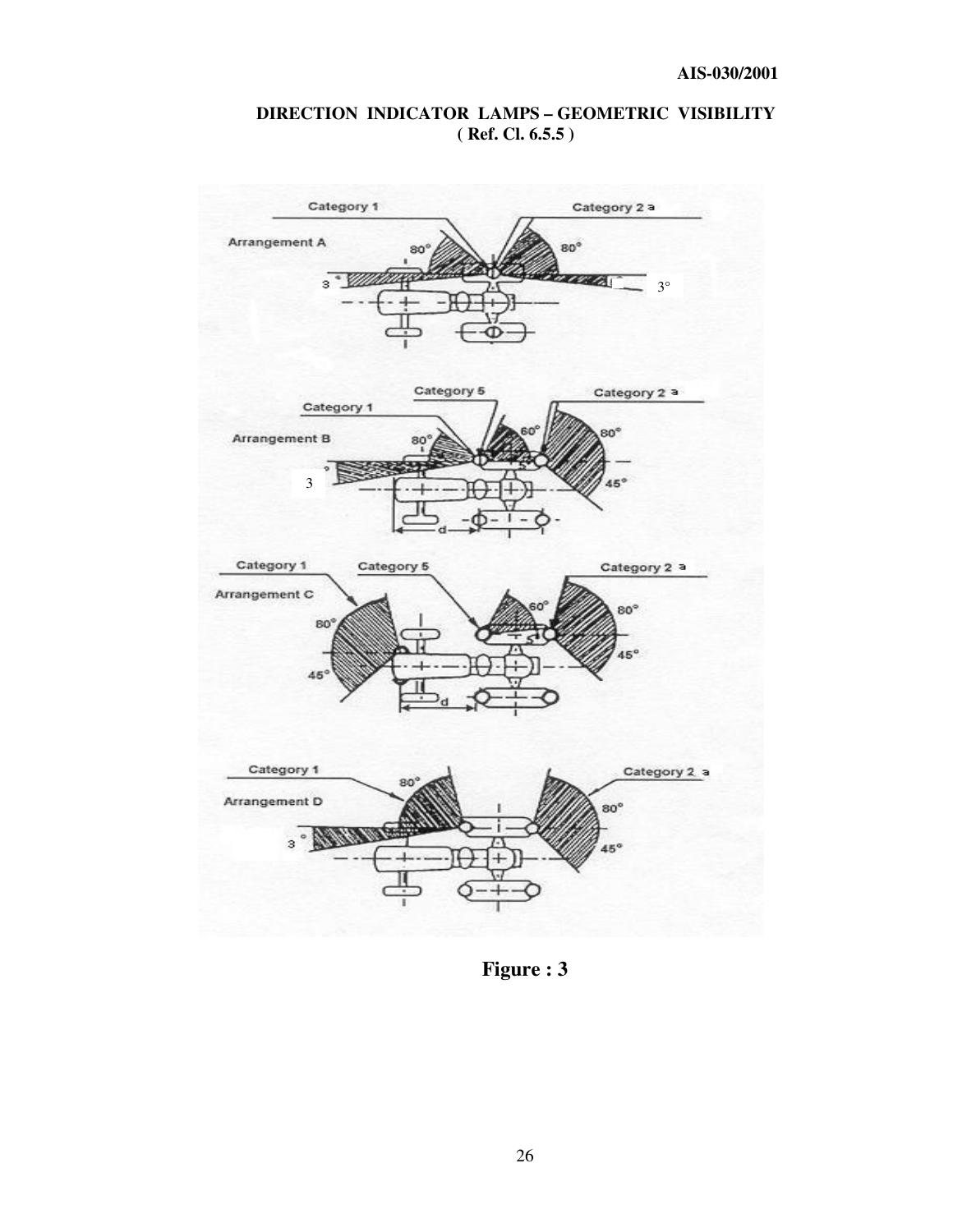# **REAR WARNING TRIANGLE**



**Figure : 4**